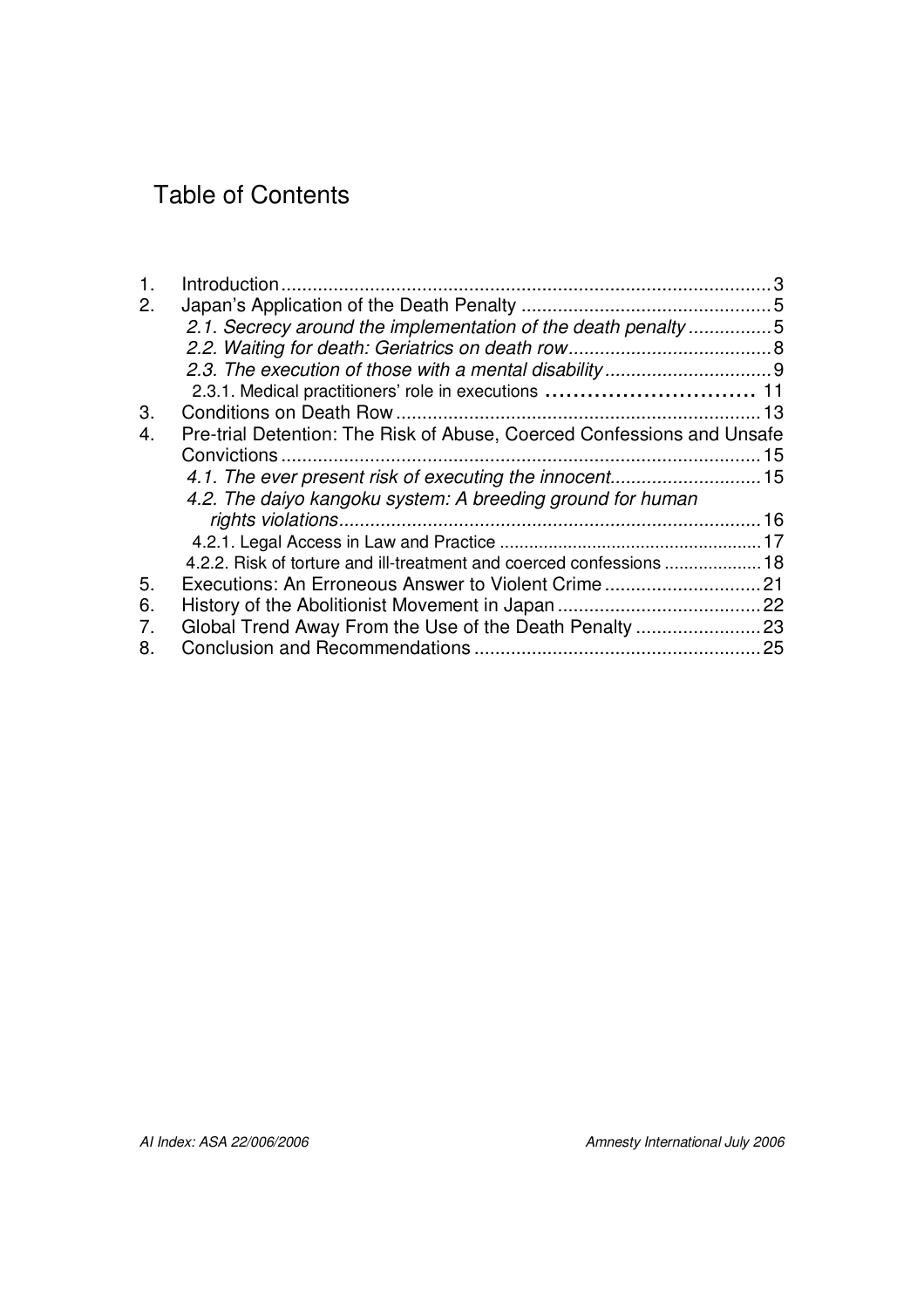*Amnesty International July 2006 AI Index: ASA 22/006/2006*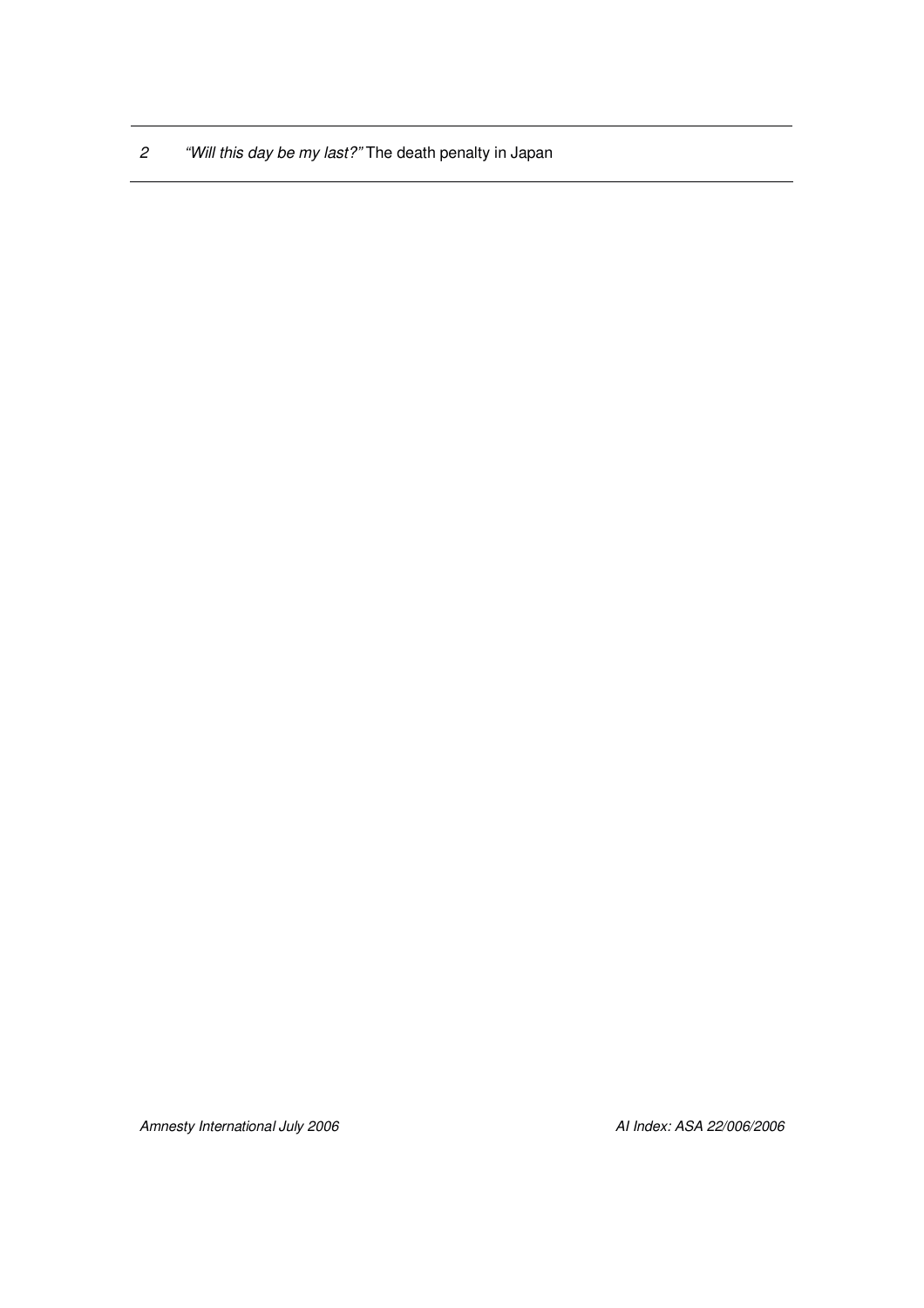"Life is precious. One human life is of more importance than the whole earth. The death penalty is certainly the grimmest of all punishments. It is the ultimate one and is indeed unavoidable. The reason is simply that it involves the eternal deprivation of life, the source of dignified human existence".

*Excerpt from a decision of the Japanese Supreme Court, 12 March 1948* 1

## **1. Introduction**

At least 87 prisoners currently remain on death row in Japan. The last execution took place on 16 September 2005, when Kitagawa Susumu was hanged for two murders committed in the 1980s. Since 2000, 11 prisoners have been executed. In their cases the appeal process took between 10 to 16 years. Other prisoners have, however, been on death row since the 1960s with their cases still under appeal.

Amnesty International opposes the death penalty in all circumstances considering it a violation of the right to life and the ultimate cruel, inhuman and degrading punishment. The organization continues to hope that Japan, in 2006, will take steps to follow the strong international trend away from the use of capital punishment and abolish the death penalty. Statements made by Minister of Justice Sugiura Seiken upon his appointment in 2005 encouraged these hopes. Speaking at a news conference on 31 October 2005, he was reported to have said:

*"From the standpoint of a theory on civilizations, I believe the general trend from a long-term perspective will be to move towards abolition [of the death penalty]." 2*

Mr Sugiura went further, stating that he would not sign documents authorizing executions to be carried out. However, shortly afterwards, he retracted his comments saying that they were his personal feelings and that he was not referring to his duties as Minister of Justice.

Japan is one of the few industrialized countries which has not yet abolished the death penalty. With the exception of the USA, all other members of the "Group of

<sup>1</sup> Hanreishu, 11, number 3 191 (Criminal). English translation in John M. Maki, ed., *Court and Constitution in Japan: Selected Supreme Court Decisions, 1948-60*. Seattle: University of Washington Press, 1964, p.157.

 $2^2$  See, text of press conference, at http://www.moj.go.jp/SPEECH/POINT/sp051031-01.html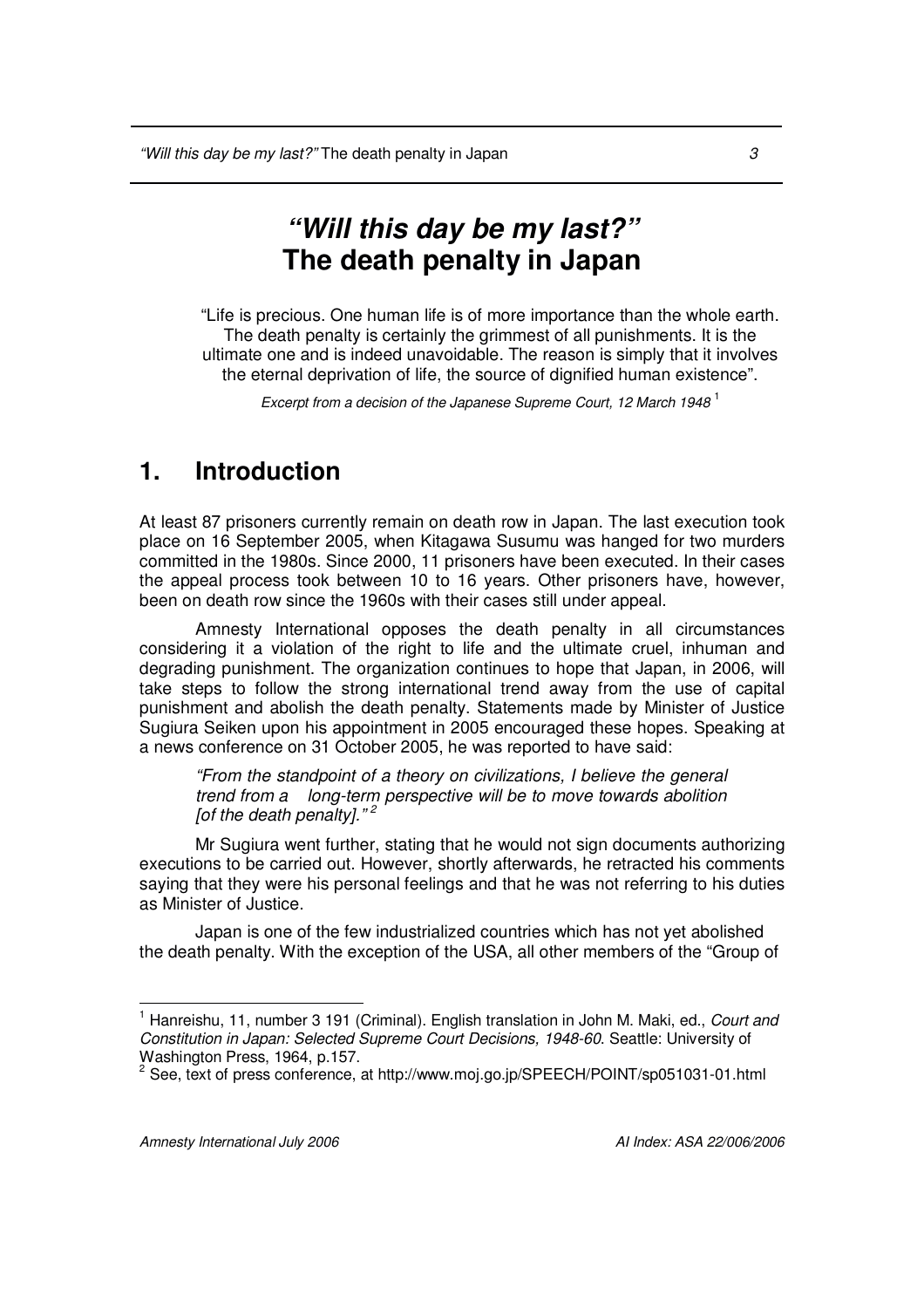Seven<sup>"3</sup> largest industrialized nations have abolished capital punishment. Japan's Penal Code provides the death penalty for a range of offences,<sup>4</sup> but in practice it is inflicted only for murder. All executions are carried out by hanging.

In this report Amnesty International seeks to bring the Japanese authorities' attention to its concerns regarding Japan's continued use of the death penalty, the secrecy surrounding its application, and the failings of the criminal justice system. Amnesty International urges the Japanese government to put an end to the human rights violations which the state perpetrates or facilitates. These include violations of every person's right to humane conditions of detention, freedom from torture and other cruel, inhuman or degrading treatment or punishment and the right to a fair trial conforming to international laws and standards. Such rights are protected through international law to which Japan is a state party. <sup>5</sup> To ensure full protection of an individual's right to life and right not to be subjected to cruel, inhuman and degrading punishment, Amnesty International calls on the Japanese government to abolish the death penalty as a matter of urgency.

<sup>&</sup>lt;sup>3</sup> Consisting of France, Japan, Germany, USA, UK, Canada and Italy.

<sup>&</sup>lt;sup>4</sup> Under the Japanese Penal Code, the death penalty can be inflicted for the following offences:*1) Murder (Article 199); 2) Death caused in the course of a robbery (Article 240); 3) Death resulting from rape in the course of a robbery (Article 241); 4) Overturning trains etc., causing death (Article 126); 5) Endangering transportation facilities, causing death (Article 127); 6) Poisoning public water supply systems, causing death (Article 146); 7) Leading an insurrection (Article 77); 8) Inducing armed foreign aggression (Article 81); 9) Military assistance to a foreign state using armed force against Japan, including*

*engagement in the military service of such a state (Article 82); 10) Arson of inhabited structure (Article 108); 11) Destruction of inhabited structures by explosion (Article 177); 12) Damage to inhabited structures by inundation (Article 119).* In addition, special laws provide the death penalty for the following five offences:

*<sup>13)</sup> Death during aircraft seizure (Law Punishing Aircraft seizure and Related Crimes, 1970); 14)Death caused by destruction of aircraft (Law Punishing Crimes Endangering Air Navigation, 1974); 15) Death resulting from a duel (Law Prohibiting Dueling, 1889); 16) Use of explosives (Law Relating to Control of Explosives, 1884); 17) Intentional killing of hostage (Law Punishing Hostage Seizure, 1978).* 5

For example, the International Covenant on Civil and Political Rights (ICCPR) signed and ratified by Japan in the late 1970s.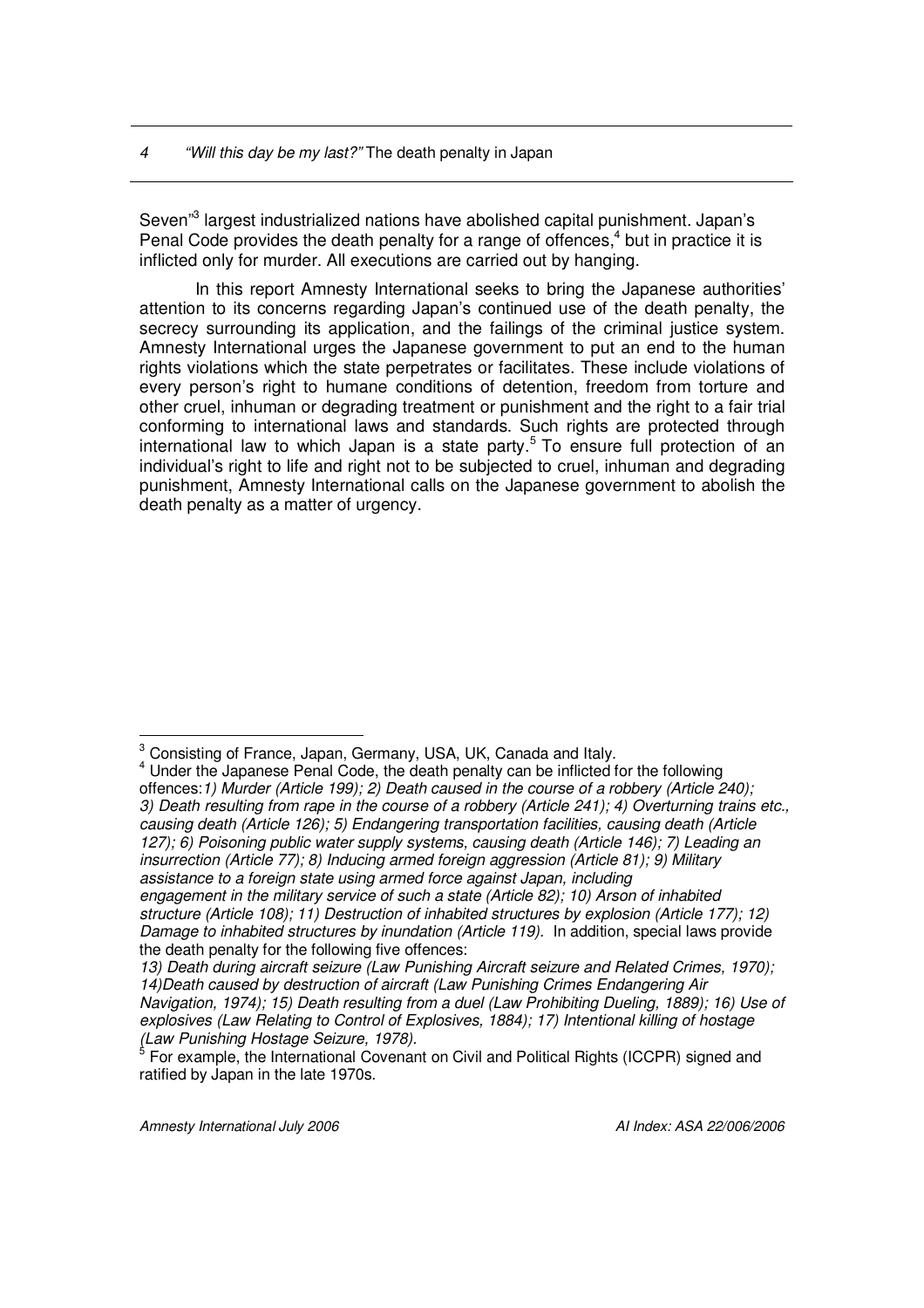## **2. Japan's Application of the Death Penalty**

### *2.1. Secrecy around the implementation of the death penalty*

In Japan there are no vigils outside prisons on the scheduled day of an execution. Only the authorities know that an execution will take place – and when it does, it usually occurs while Parliament is in recess and unable to debate the issue. According to a former Minister of Justice, Usui Hideo, this policy is designed to deprive opposition politicians of any opportunity "to cause a big public row over the death penalty". 6

The only information available about the execution of death sentences is in the form of statistics issued periodically by the Ministry of Justice. An executed prisoner's name is not released and only becomes known if the family chooses to disclose it. The Ministry of Justice argues that such secrecy protects the families of prisoners from the shame of having it known that their relative has been executed.

In reality, this practice compounds the strain of having a relative on death row. Families live in fear of repeating the experience of the mother of Kimura Shuji. On the morning of 21 December 1995, she went to visit her condemned son and was told that visiting hours were very busy and to come back at noon. When she returned, she was asked whether she wanted to take her son's body away for burial.<sup>7</sup> The families of those on death row live under the constant pressure of knowing their loved ones face execution and that in many cases their death may come without warning. Many families abandon their condemned relatives in such circumstances either because of the shame of having a family member on death row or an inability to cope with the stress of continuing the relationship.

Under the penal code, executions are carried out by hanging by order of the Minister of Justice. Under current practice a prisoner is notified on the morning of the day of execution. In some cases the prisoner is not notified at all. A Ministry of Justice official reportedly stated that "if we notify the prisoner beforehand the person's emotional state may become disturbed. Therefore we can't notify anyone before the hanging, including the prisoner. After the execution, we inform the family as quickly as possible." 8

<sup>6</sup> See, Shimizu, Kaho, "Even Victimised Divided on Death Penalty", *The Japan Times*, 3 October 2002.

 $<sup>7</sup>$  Source: report of the rapporteur of the Council of Europe on her visit to Japan to examine the use of the death penalty. See:</sup> the use of the death penalty. See:

http://assembly.coe.int/Documents/WorkingDocs/doc01/EDOC9115.htm 8

French, Howard W., "Japan Carries Out Executions in Near-Secrecy", *New York Times*, 20 December 1999.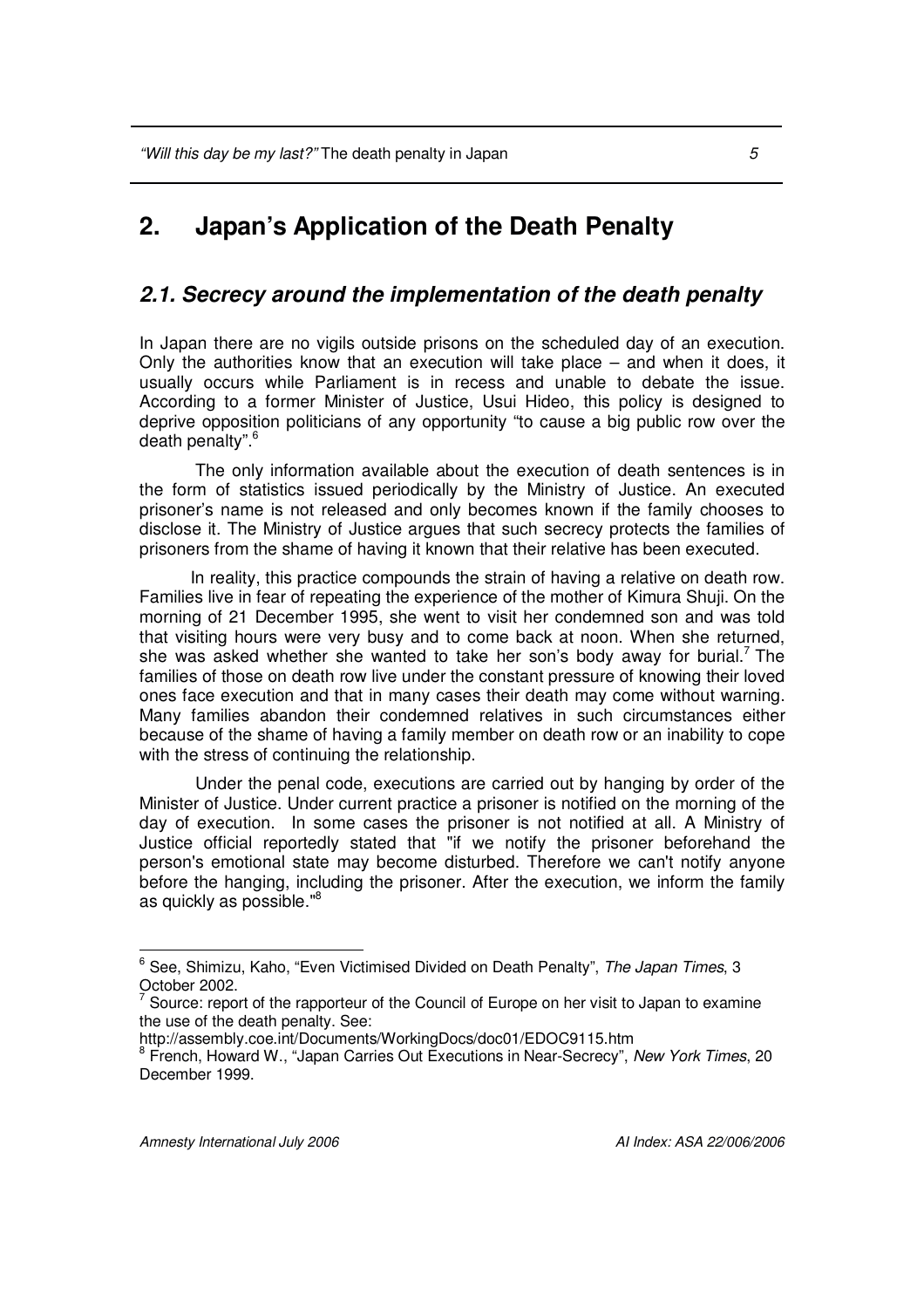This practice means that prisoners live with the constant fear of execution, not knowing from day to day whether they will be alive the next day. Once the appeal process is finalized, a prisoner can wait for years or decades before execution.

The UN Special Rapporteur on extrajudicial, summary or arbitrary executions stated in a recent report on transparency and the imposition of the death penalty:

*"Refusing to provide convicted persons and family members advance notice of the date and time of execution is a clear human rights violation. In the most extreme instances, prisoners have learned of their impending executions only moments before dying, and families have been informed only later, sometimes by coincidence rather than design. These practices are inhuman and degrading and undermine the procedural safeguards surrounding the right to life."* 9

The Special Rapporteur also stated that the secrecy that Japan maintains around its death penalty system is an official policy, the legality of which is explicitly defended by the Japanese authorities. For example, one of the reasons put forward by the authorities for the denial of information, is the desire to respect the privacy of prisoners awaiting death. However, such a view does not explain or justify why the very person whose privacy rights are being invoked is denied crucial information such as the timing of their death. Furthermore, as the UN Special Rapporteur asserts:

*"[R]espect for privacy cannot offset transparency obligations when the prisoner does not desire his experience on death row or the fact of his execution to be private. "Privacy", in this context, is merely a byproduct of enforced secrecy. Because prisoners are not aware of when they will die, they have no opportunity to make this fact public (or alternatively maintain their privacy). Moreover, while on death row they are prohibited from contacting the media or politicians and any contact they do have with permitted visitors is strictly controlled and monitored. By stripping death-row inmates of control over their communications and knowledge of the most crucial aspect of their lives, i.e. the timing of their own death, the Japanese system undermines rather than protects the privacy of death-row prisoners."* 10

Even Japanese parliamentarians find it difficult to monitor the conditions of detention for condemned prisoners. In 2003, nine executive members of the Committee on Judicial Affairs of the lower house of parliament fought for and won the right to see an execution chamber. They visited a new execution chamber at the Tokyo Detention Centre. It was reportedly the first time since 1973 that the Ministry of Justice allowed people outside the penal and justice systems to see a death chamber.

*Amnesty International July 2006 AI Index: ASA 22/006/2006*

<sup>9</sup> Alston, Philip, *Transparency and the Imposition of the Death Penalty*, Report of the Special Rapporteur on extrajudicial, summary or arbitrary executions, UN Doc. E/CN.4/2006/53/Add.3, 24 March 2006, para. 32. 10 Ibid., para. 47.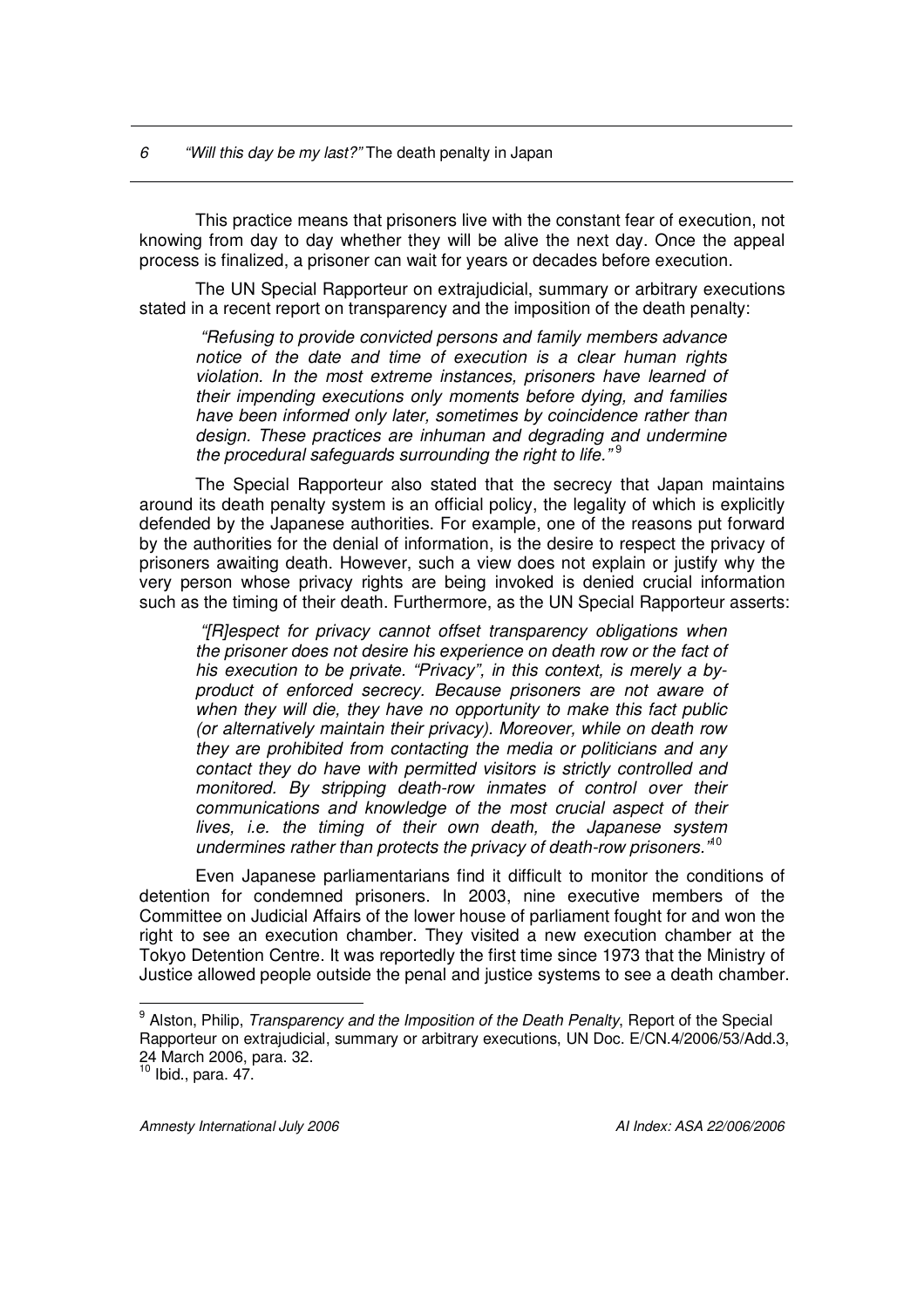Despite requests by this group of parliamentarians, they were not granted permission by the authorities to meet with death row prisoners.

A number of organizations, including Amnesty International, have criticized the secrecy surrounding executions for concealing the reality of the death penalty from the public. The Japan Federation of Bar Associations (JFBA) also states that one of the main reasons that capital punishment has not been abolished in Japan is due to the extraordinary secrecy that surrounds the death penalty system and the subsequent lack of information for potential public debate.

In resolution 2005/59, adopted on 20 April 2005, the UN Commission on Human Rights called upon all states that still maintain the death penalty "to make available to the public information with regard to the imposition of the death penalty and to any scheduled execution".

The UN Special Rapporteur on extrajudicial, summary or arbitrary executions states that:

*"The extraordinary power conferred on the State - to take a person's life using a firing squad, hanging, lethal injection, or some other means of killing - poses a dangerous risk of abuse. This power may be safely held in check only by public oversight of public punishment."* 11

And that:

*"Informed public debate about capital punishment is possible only with transparency regarding its administration. There is an obvious inconsistency when a State invokes public opinion on the one hand, while on the other hand deliberately withholding relevant information on the use of the death penalty from the public. How can the public be said to favour a practice about which it knows next to nothing? If public opinion really is an important consideration for a country, then it would seem that the Government should facilitate access to the relevant information so as to make this opinion as informed as possible. It is unacceptable for a Government to insist on a principled defence of the death penalty but to refuse to divulge to its own population the extent to which, and the reasons for which, it is being applied."* 12

*Amnesty International July 2006 AI Index: ASA 22/006/2006*

 $11$  Ibid., para 7

 $12$  lbid., para. 21.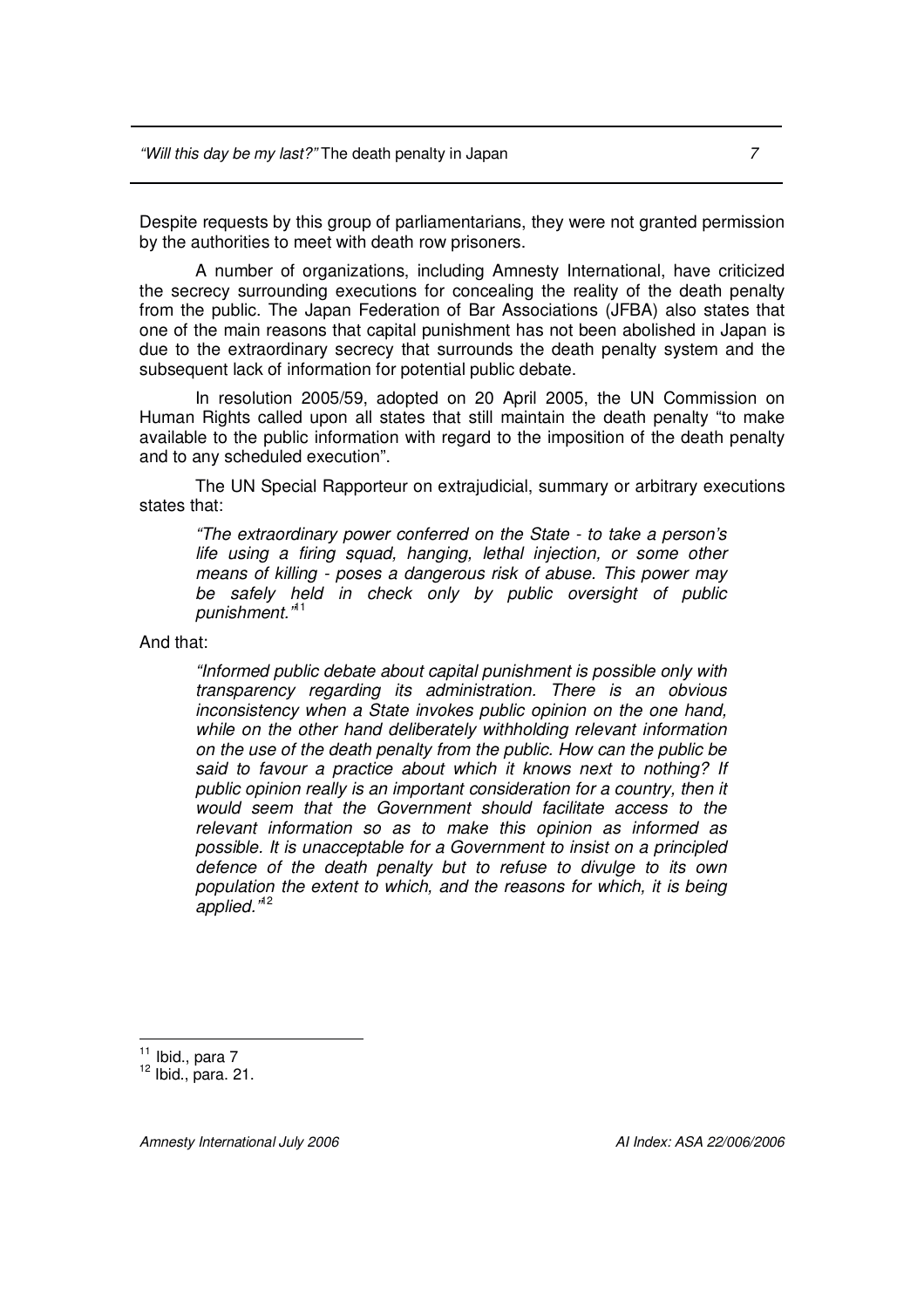### *2.2. Waiting for death: Geriatrics on death row*

The prospect of losing one's life to the state produces unique mental anguish and suffering regardless of whether the execution takes place within days or years of conviction. The length of time a person spends on death row presents conflicting problems. Too short a time will not allow for an adequate appeals process or for further evidence of the possible innocence of the person to emerge. However prolonged periods on death row  $-$  as occurs in such countries as Japan, the USA and Pakistan – leave the individual facing the constant strain of living with the fear of execution, almost always in harsh prison conditions. Amnesty International believes that there is no "appropriate" length of time a prisoner should be held before execution. The dilemma described above provides another important reason why the death penalty should be abolished.

The legal process in Japan is extremely slow. Prisoners spend extended periods waiting to go to trial and even longer waiting for appeals to be dealt with by courts. As many of the cases that illustrate this report demonstrate, even when the appeals process is finished, condemned prisoners still live with prolonged uncertainty. Execution may be many years away or may not happen at all. The process has the appearance of being arbitrary in the extreme. For example, Shimazaki Sueo was convicted of murdering three people (among other crimes) in 1992. His appeals process was completed by 1999 and he was executed in 2004. Several other prisoners have however, been on death row for much longer after completing the appeals process. Oda Nobuo and Hakamada Iwao<sup>13</sup> were convicted in the 1960s and exhausted their appeals in 1970 and 1980 respectively. They remain under sentence of death.

As a result, there are a number of very elderly prisoners on Japan's death row. Okunishi Masaru (who was sentenced to death for poisoning five women in 1961) is now 80 years old. Oohama Shouzou (sentenced to death in 1975 for the murder of a mother and two children) is 78. Both have spent decades in detention, living under the unrelenting strain of the threat of execution.

In Okunishi Masaru's case, in April 2005, the Nagoya High Court granted a retrial citing the existence of new evidence that could prove his innocence. Okunishi Masaru's supporters have requested that the retrial begin soon so that his name can be cleared. He reportedly told supporters who visited him at the end of March 2006: "Please clear my false charge while I am alive".

A number of prisoners sentenced to death spend so long on death row that they die while incarcerated. Tomiyama Tsuneki died in 2003 at the age of 86. He had always maintained that he was innocent.

<sup>&</sup>lt;sup>13</sup> Oda was convicted of murder and robbery and attempted murder and robbery. Hakamada was convicted of the murder of four members of a family during the course of a robbery.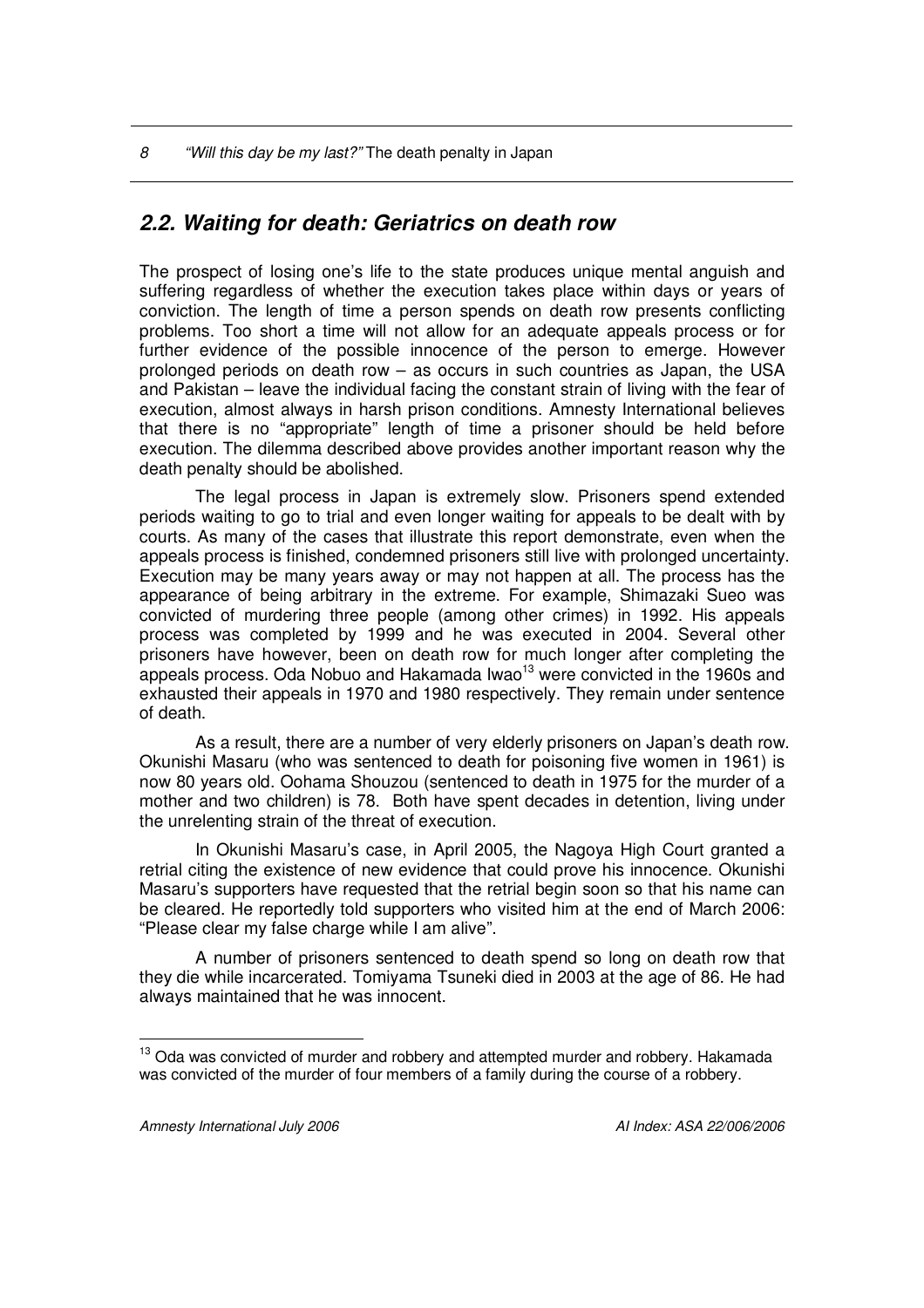Psychologists and lawyers in the USA and elsewhere have argued that protracted periods in the confines of death row can make inmates suicidal, delusional and insane**.** Some have referred to the living conditions on death row – the bleak isolation and years of uncertainty as to time of execution  $-$  as the "death row phenomenon," and the psychological effects that can result as "death row syndrome." The origins of this doctrine are often traced to the 1989 extradition hearings of Jens Soering, a German citizen who was charged with murders in Virginia in 1985 and who fled to the UK. Soering argued to the European Court of Human Rights that the conditions he would face during the lengthy period between sentencing and execution would be as damaging psychologically as torture.

In its ruling the court agreed that he could not be sent to a place that would sentence him to death. The court cited not the death penalty itself, but rather the "Death Row phenomenon" by which convicts spent years awaiting execution while their cases were appealed.<sup>14</sup>

The prolonged detention of prisoners under sentence of death has been found to constitute cruel, inhuman and degrading punishment by other courts. For example, in their ruling on the Jamaican case of *Pratt and Morgan,* the Judicial Committee of the Privy Council<sup>15</sup> ruled that executing a person who has spent a prolonged period under sentence of death violates the constitutional prohibition of inhuman or degrading punishment or treatment. In practice, the court has found anything over five years from the imposition of a death sentence to be prolonged and prisoners' death sentences have been commuted to a term of imprisonment after that period of time. 16

## *2.3. The execution of those with a mental disability*

While Amnesty International opposes the death penalty in all cases, the organization is concerned that those suffering from a mental disability<sup>17</sup>, either permanent or temporary, face execution in Japan. As described below the organization also fears

<sup>14</sup>www.deathpenaltyinfo.org/article.php?&did=1397#DEATH\_ROW\_SYNDROMEDEATH\_RO W\_PHENOMENON

 $15$  The Judicial Committee of the Privy Council, which sits in the United Kingdom, is the final court of appeal for much of the English speaking Caribbean.

<sup>16</sup>See: http://www.privy-council.org.uk/output/Page171.asp

<sup>17</sup> Standard rules on the Equalization of Opportunities for Persons with Disabilities adopted by the UN General Assembly in 1993 (A/RES/48/96) gives the following definition of disability: "The term 'disability' summarizes a great number of different functional limitations occurring in any population in any country of the world. People may be disabled by physical, intellectual or sensory impairment, medical conditions or mental illness. Such impairments, conditions or illnesses may be permanent or transitory in nature". Amnesty International uses the term "persons with disabilities" in accordance with contemporary UN usage. See i.e. UN Committee on Economic, Social and Cultural Rights, General Comment no. 5, "Persons with Disabilities"; 11th Session (1994), cited in UN DOC. HRI/GEN/1/REV.5 at paragraphs 3 and 4.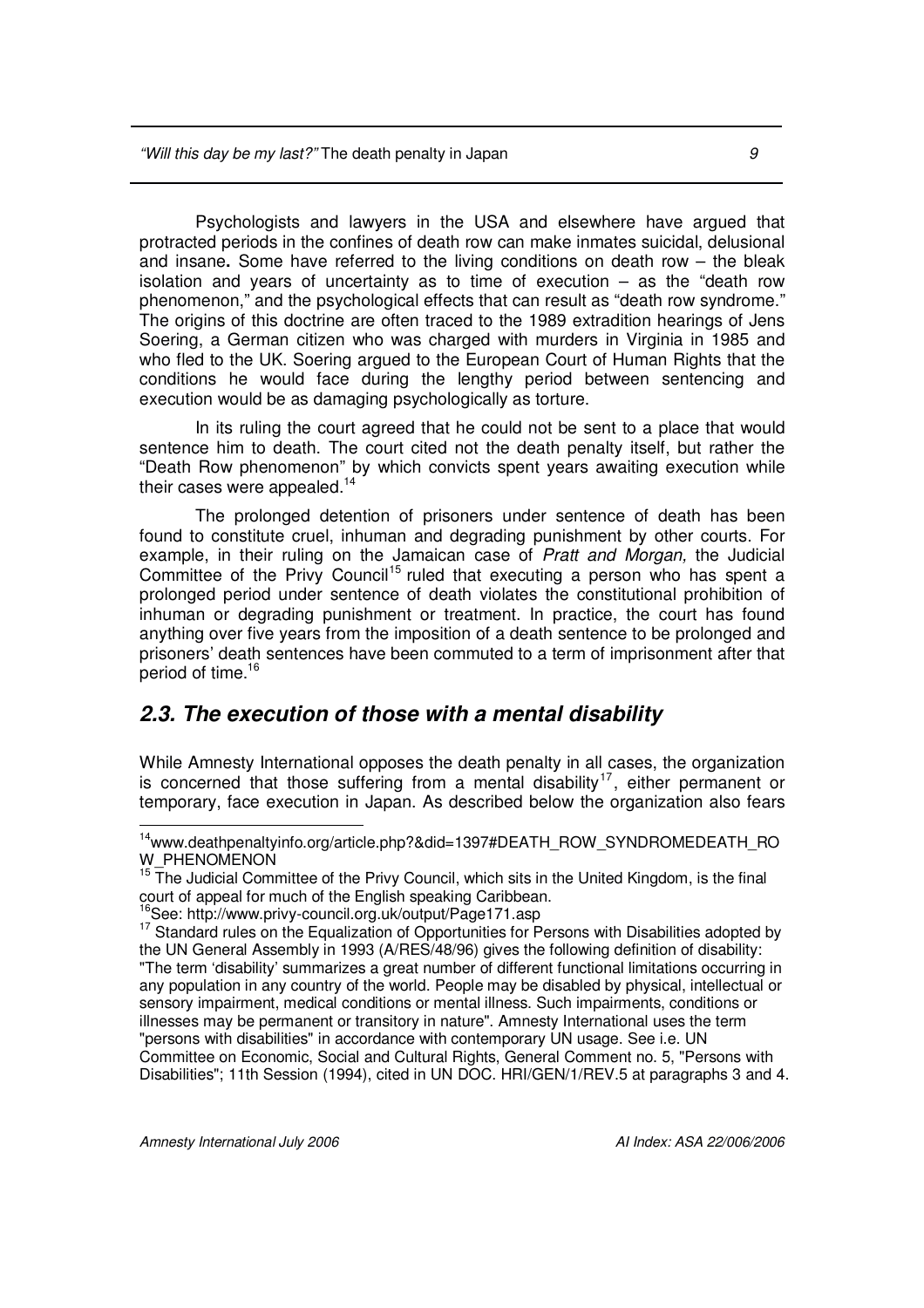that the conditions under which condemned prisoners are held (the stress caused by living under threat of execution) is detrimental to the mental health of inmates.

Amnesty International urges the Japanese authorities not to impose this punishment on people with serious mental health problems. As the UN Commission on Human Rights has stated, the death penalty should not be imposed or carried out on a person suffering from any form of mental disorder.<sup>18</sup> This view is partly reflected in Japan's own domestic legislation. Article 39(1) of Japan's Criminal Law provides that any conduct of a person suffering from "insanity" shall not be punished. Article 39(2) provides that, as to conduct of a person suffering from "quasi-insanity", the sentence shall be commuted.<sup>19</sup>

These provisions prohibit imposing capital punishment on anyone suffering from a mental illness *at the time* the offence was carried out. However, they fail to address the issue of those who suffer from mental illness during the trial process or after they have been sentenced and incarcerated in harsh conditions. Furthermore, an offender suffering from mental illness can be executed if they recover from their condition.

The "quasi-insanity" provision in the penal code should mean that the "weakminded" cannot be sentenced to death. However, the legal test for being able to distinguish right from wrong and the mental competence to act on that knowledge is so limited that the JFBA have reported that not all permanent mental disabilities are necessarily included in "weak-minded". According to the JFBA, Japanese courts find even people with the most serious mental disabilities to be mentally competent.<sup>20</sup>

Akahori Masao (see pages 13 and 16) was acquitted in 1989 after 34 years of imprisonment. When he was arrested and questioned by police, he was reportedly suffering from a mild mental disability, which is reported to have contributed to prejudicing the authorities against him. He was reportedly tortured and ill-treated and forced to sign a "confession".

Amnesty International has received reports that prisoners suffering from mental illness have been executed. Kawanaka Tetsuo's lawyer was preparing a request for retrial - a process that had to be suspended due to Kawanaka Tetsuo's mental state - when he was executed in 1993. Kawanaka Tetsuo's sentence had been finalized by the Supreme Court at the time of his execution; however, he was reportedly suffering from delusions and hallucinations. In 1982, before he was

<sup>&</sup>lt;sup>18</sup> Resolution 2004/67 of the United Nations Commission on Human Rights, 21 April 2004, para. 4(1).<br><sup>19</sup> The tern

The terms 'insanity' and 'quasi-insanity' are official translations of the Japanese Ministry of Justice.

<sup>&</sup>lt;sup>20</sup> See: "Capital punishment and implementation of the safeguards guaranteeing protection of the rights of those facing the death penalty", 9 March 2005, UN Doc E/2005/3.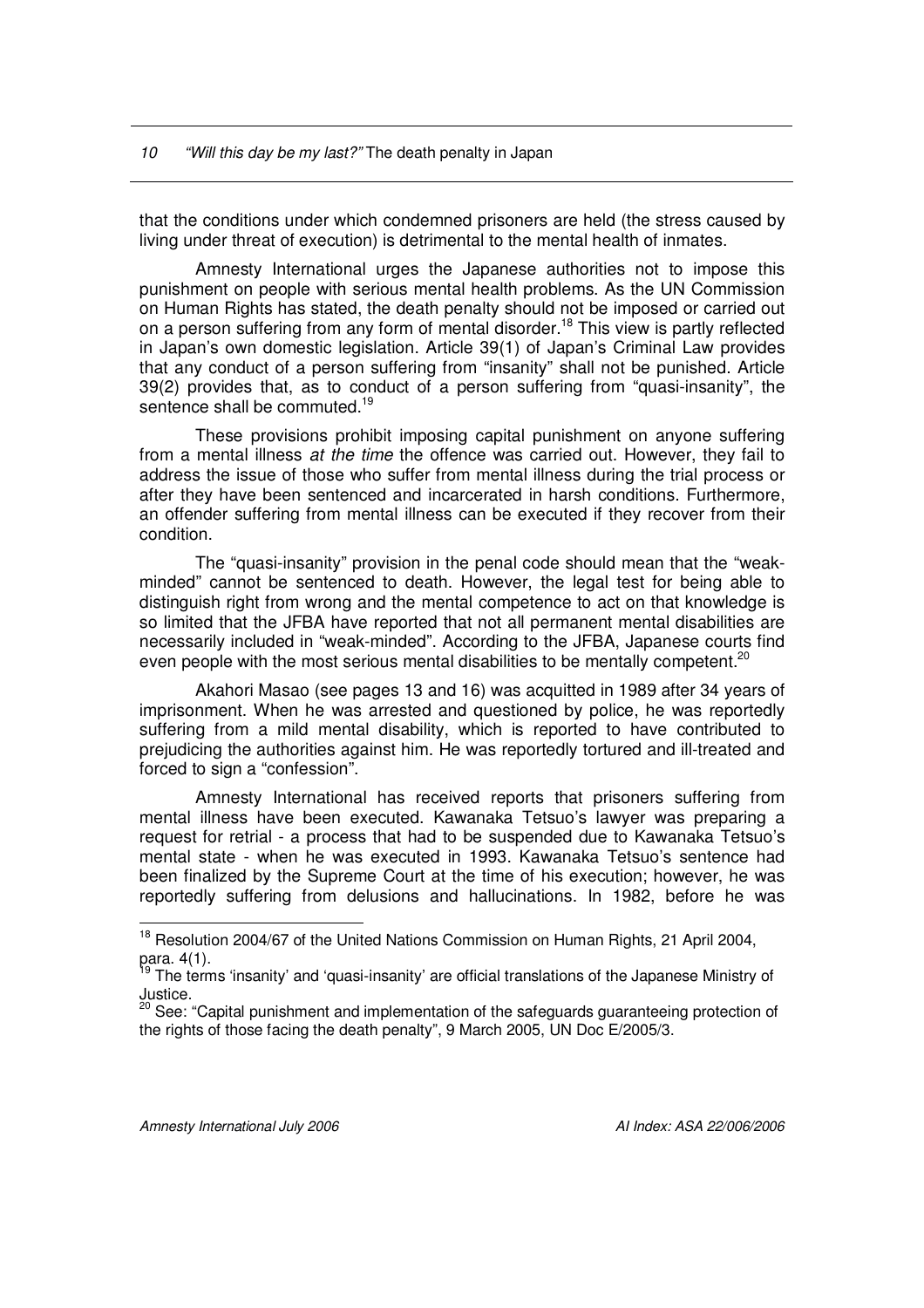sentenced at his second appeal trial, Kawanaka Tetsuo was allegedly examined by a doctor who suspected him of suffering from schizophrenia.

Similarly, Mukai Shinji was executed in September 2003. He was sentenced to death in February 1988 for the murder of three people in 1985 and had exhausted all appeals against his sentence. Mukai Shinji was reportedly suffering from mental health problems and his lawyer was preparing an appeal for retrial when he was executed.

The Japanese authorities appear willing to continue to execute individuals suffering from mental health problems. Horie Morio was sentenced to death by the Supreme Court on 26 September 2005, despite reports that he suffers from a serious mental illness. The Supreme Court did not acknowledge that Horie Morio is suffering from a mental illness and rejected an appeal to the effect that Horie Morio was incapable of standing trial as documented in psychiatric reports. In previous years the judicial authorities appeared to accept that Horie Morio suffered from mental health problems as his trial was suspended between 1993 and 1998 due to his disturbed state of mind. In a 1998 psychiatric evaluation it was determined that he was capable of standing trial and the trial resumed. Amnesty International has obtained information that Horie Morio is seriously ill and does not understand the meaning of his sentence. Horie Morio's condition reportedly improved after the trial was suspended and he was sent to a hospital but it worsened once he was returned to the detention centre.

Amnesty International urges the Japanese government to ensure that no death sentences are passed or carried out against people suffering from serious mental health disabilities – whether the mental illness was present at the time the offence was committed or if it developed subsequently. Furthermore, in accordance with Japanese law, the trial of a person suffering from a serious mental illness should be suspended. Amnesty International urges the government of Japan to respect international standards on the death penalty including those barring the execution of prisoners with serious mental disorders. It urges the government to establish a procedure, in line with internationally accepted professional and ethical standards, to assess the mental health of prisoners.

### **2.3.1. Medical practitioners' role in executions**

An order issued by the Head of the Correction Bureau (of the Ministry of Justice), dated 27 December 1947, requires a doctor to examine the prisoner prior to an execution taking place. This order also specifies that a doctor is to make a medical report on the execution. Moreover, although not specified in law, under current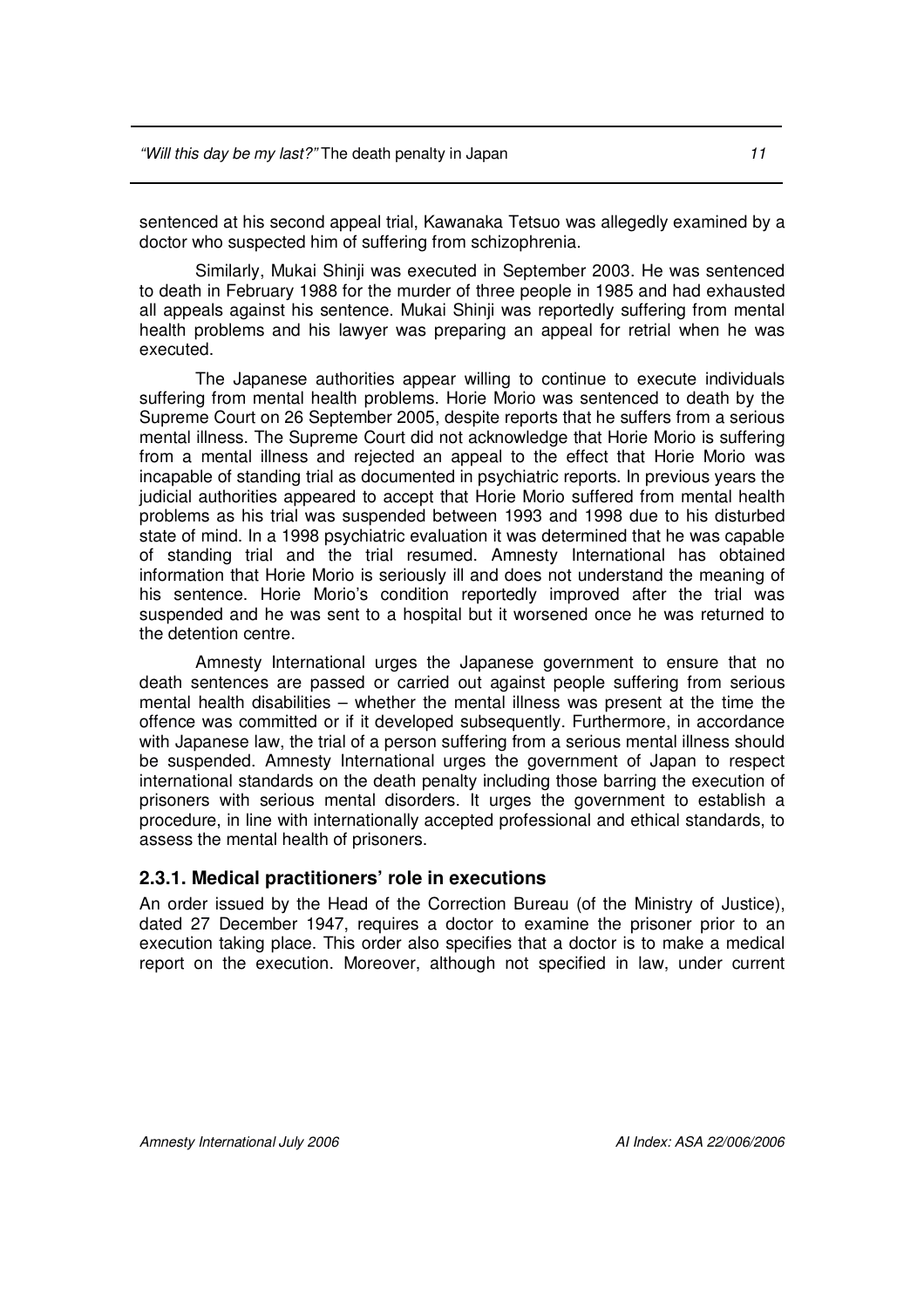practice a doctor is reportedly present during an execution, where he/she may observe the dying prisoner and determine when death has occurred.<sup>21</sup>

Evolving standards of medical ethics hold that it is unethical for a doctor to participate in an execution. The World Medical Association Resolution on Physician Participation in Capital Punishment states that: "…it is unethical for physicians to participate in capital punishment, in any way, or during any step of the execution process." <sup>22</sup> In the USA, the American College of Physicians, along with other organizations, issued a report in which it stated that:

*"…execution is not a medical procedure, and is not within the scope of medical practice. Physicians are committed to humanity and the relief of suffering; they are entrusted by society to work for the benefit of their patients and the public. This trust is shattered when medical skills are used to facilitate state executions." 23*

The participation of doctors in executions would also appear to strongly contradict the Japanese Medical Association's Principles of Ethics, which state:

*"The mission of medical science and health care is to cure diseases, to maintain and promote the health of the people; and based on an awareness of the importance of this mission, the physician should serve society with a basic love of humanity."* 24

Several Japanese studies have been based on medical observations during and after execution. In one such study, contained in a document submitted to a district court dated 27 October 1952, a medico-legal specialist reported that in 20 executions between 1948 and 1951, it took an average of 14 minutes and 33 seconds for a prisoner to die after he was dropped from the gallows with a rope around his neck. The minimum time to die was four minutes and 35 seconds, the maximum was 37 minutes. 25

 $21$  Under Article 72 of the Prison Law: "In the case of execution of the sentence of death, the countenance of the dead shall be inspected after hanging, and the halter shall not be unfastened until five minutes have passed."

 $22$  Adopted by the 34th World Medical Assembly Lisbon, Portugal, September 28 - October 2, 1981 and amended by the 52nd WMA General Assembly in Edinburgh, Scotland during October 2000. The Japan Medical Association is a member of the World Medical Association. <sup>23</sup> See American College of Physicians et al, *Breach of Trust: Physician Participation in Executions in the United States*, at:http://hrw.org/reports/1994/usdp/ The World Psychiatric Association also focuses on the role of the psychiatrist in the Declaration of Madrid, (Madrid, Spain, 25 August 1996). Its guidelines on the death penalty state that: "Under no

circumstances should psychiatrists participate in legally authorized executions nor participate in assessments of competency to be executed".

See, http://www.med.or.jp/english/02\_princ.html

<sup>25</sup> Cited in Saito, Yoshiyuki, *For a Reconsideration of the Death Penalty*, Seibundo, 1980.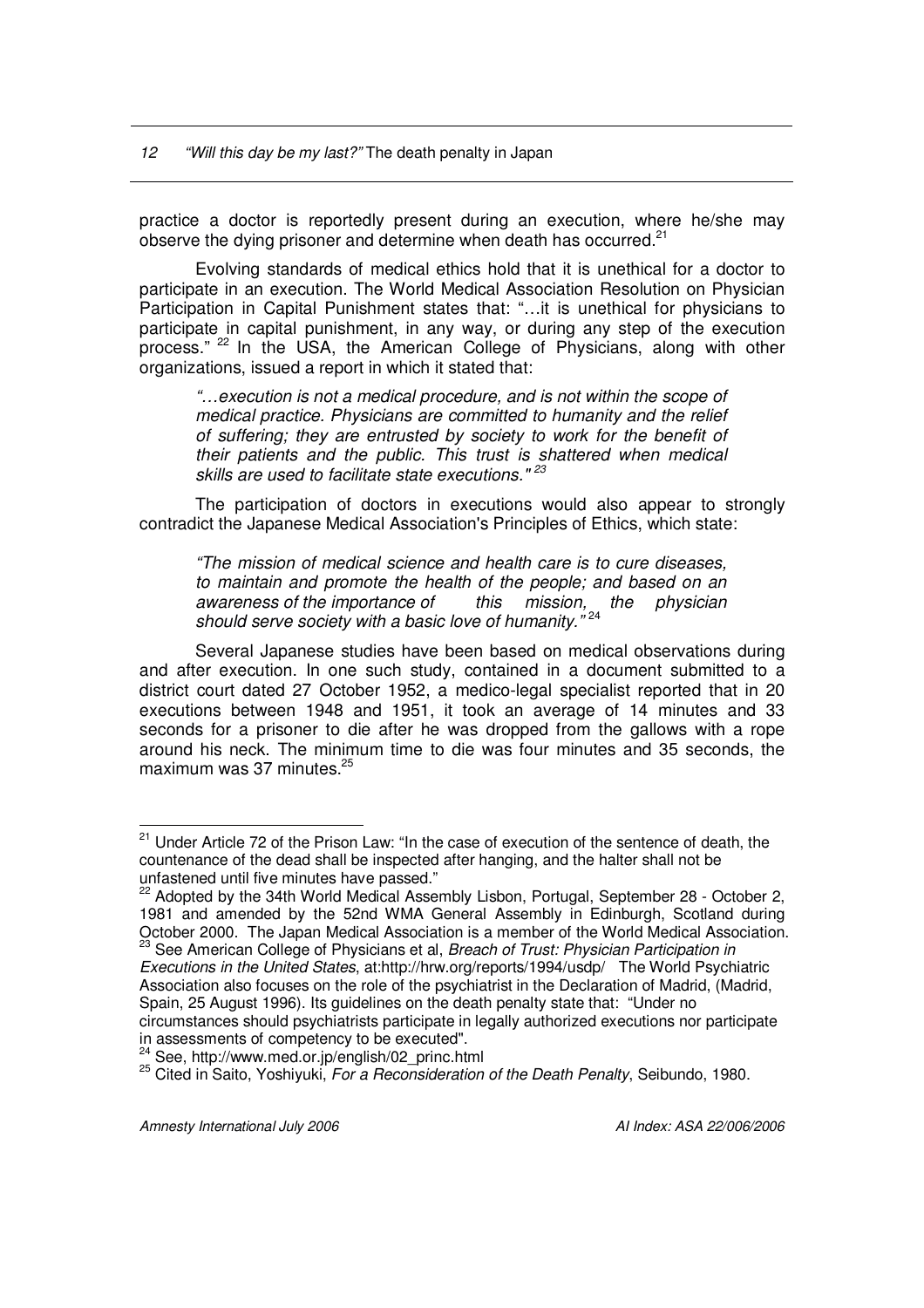## **3. Conditions on Death Row**

The little information that is known about conditions on death row comes from the few prisoners who have survived to tell their stories or from rare writings from prisoners that have avoided being censored by prison officials.

Prisoners awaiting execution live under rules set out in a 1908 prison law (reinforced by a 1963 directive). They are banned from talking to other prisoners. Contact with the outside world is limited to infrequent and supervised visits from family or lawyers. They are not allowed to watch television or engage in personal interests or hobbies. A radio is permitted but prisoners have no say over the station to which it is tuned. Some prisons are reportedly allowed videos but this is at the discretion of the prison warden. Prisoners are reportedly allowed three books – although more may be borrowed with the express permission of the prison warden who checks that the content does not preach "subversion of authority". Exercise is limited to two short sessions per week outside their cells. A number of prisoners reportedly survive the isolation through reliance on sleeping pills.<sup>26</sup>

In one example of the treatment of those about to be executed, Akahori Masao, a former prisoner who spent 31 years on death row, described how he was dragged from his cell by five prison guards one morning in the early 1970s. The guards whispered nervously when they realized they had taken the wrong man. He was returned to his cell and another man was taken away for execution.<sup>27</sup> Akahori Masao also described how during his incarceration, the stress of living under the fear of execution was intensified by the prohibitions on communicating with other prisoners. 28

Another rare insight into death row conditions was provided by the prison diary of Daidoji Masashi (who was sentenced to death for his role in the bombing of a Mitsubishi Heavy Industries building in 1974 which killed eight people and wounded 380 others). Daidoji Masashi recorded how prisoners have to sleep under a bright light. He reportedly became ill from mental strain and lack of exercise, and vowed to exercise to maintain his health; guards however prevented him from doing push-ups or stretching exercises in his cell. Any exercise that is perceived to disturb others is not permitted. 29

<sup>26</sup> See, Wallace, Bruce, "Awaiting Death's Footsteps" *The Los Angeles Times*, 2 March 2006.  $27$  Ibid., (In 1954 Akahori Masao, then aged 24, was homeless. He alleges that he was forced to "confess" to the rape and murder of a school-girl when police beat him. Eventually in 1989 he won a retrial (he had first requested a retrial in 1961) and after nearly 35 years he was declared not guilty and released. He is now 75 years old and lives off the proceeds of the modest settlement he received for his wrongful conviction).<br><sup>28</sup> Ibid.

<sup>&</sup>lt;sup>29</sup> Ibid.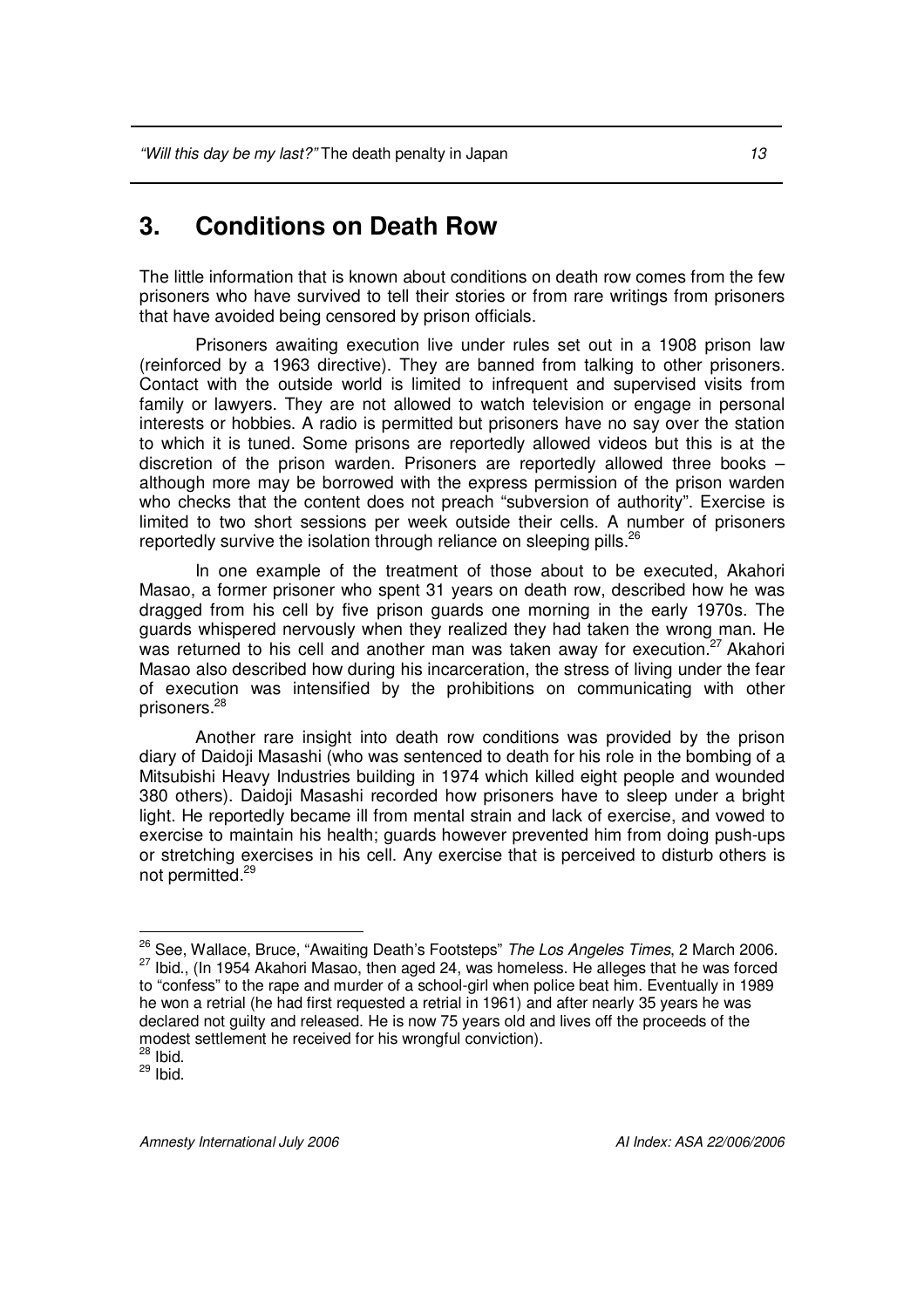Most prisoners endure these conditions for many years, in a number of cases for decades, while their appeals make their way through a notoriously slow legal system. Once all appeals are exhausted and death sentences finalized, an execution can take place at any time – all that is required is the official stamp of the Minister of Justice.

The harsh atmosphere on Japan's "death row" often results in despair. Some, such as Takanezawa Tomoaki<sup>30</sup> abandon their appeals despite insisting on their innocence, stating that due to the legal system in Japan, the results of any appeal are a foregone conclusion. Takanezawa Tomoaki's lawyer reportedly claims that his client has become emotionally unstable due to the strain of living on death row.

Correction Bureau officials justify such conditions of detention, stating that the system is designed to prevent prisoners from escaping and to "maintain the mental stability of those waiting for death".<sup>31</sup>

In practice the majority of prisoners sentenced to death in Japan are condemned to a lifetime of solitary confinement under the conditions described above. A number of prisoners suffer mental health problems due to the nature of their incarceration.

Together, these circumstances – including prolonged use of solitary confinement – amount to cruel, inhuman and degrading treatment and are contrary to the international treaties to which Japan has agreed. Such conditions of detention may also facilitate ill-treatment by prison guards.

In October 1998, the UN Human Rights Committee published its response to Japan's Fourth Periodic Report under the ICCPR. Among other recommendations, the Committee addressed the conditions of detention for condemned prisoners:

*"The Committee remains seriously concerned at the conditions under which persons are held on death row. In particular, the Committee finds that the undue restrictions on visits and correspondence and the failure to notify the family and lawyers of the prisoners on death row of their execution are incompatible with the Covenant. The Committee recommends that the conditions of detention on death row be made humane in accordance with articles 7 and 10, paragraph 1, of the Covenant." 32*

A new law governing the treatment of prisoners in Japan was enacted in May 2005. This law has reportedly broadened the range of visitors allowed to meet detainees awaiting execution, as it includes all relatives, people "necessary" to deal

*Amnesty International July 2006 AI Index: ASA 22/006/2006*

 $30$  Takanezawa was convicted of murdering two people during the course of robbery.

<sup>&</sup>lt;sup>31</sup> Ibid., quoting Matsumura Kenichi of the Adult Correction Section of the Ministry of Justice.

<sup>&</sup>lt;sup>32</sup> Concluding Observations of the Human Rights Committee: Japan, UN Doc. CCPR/C/79/Add.102, 19 November 1998, para. 21.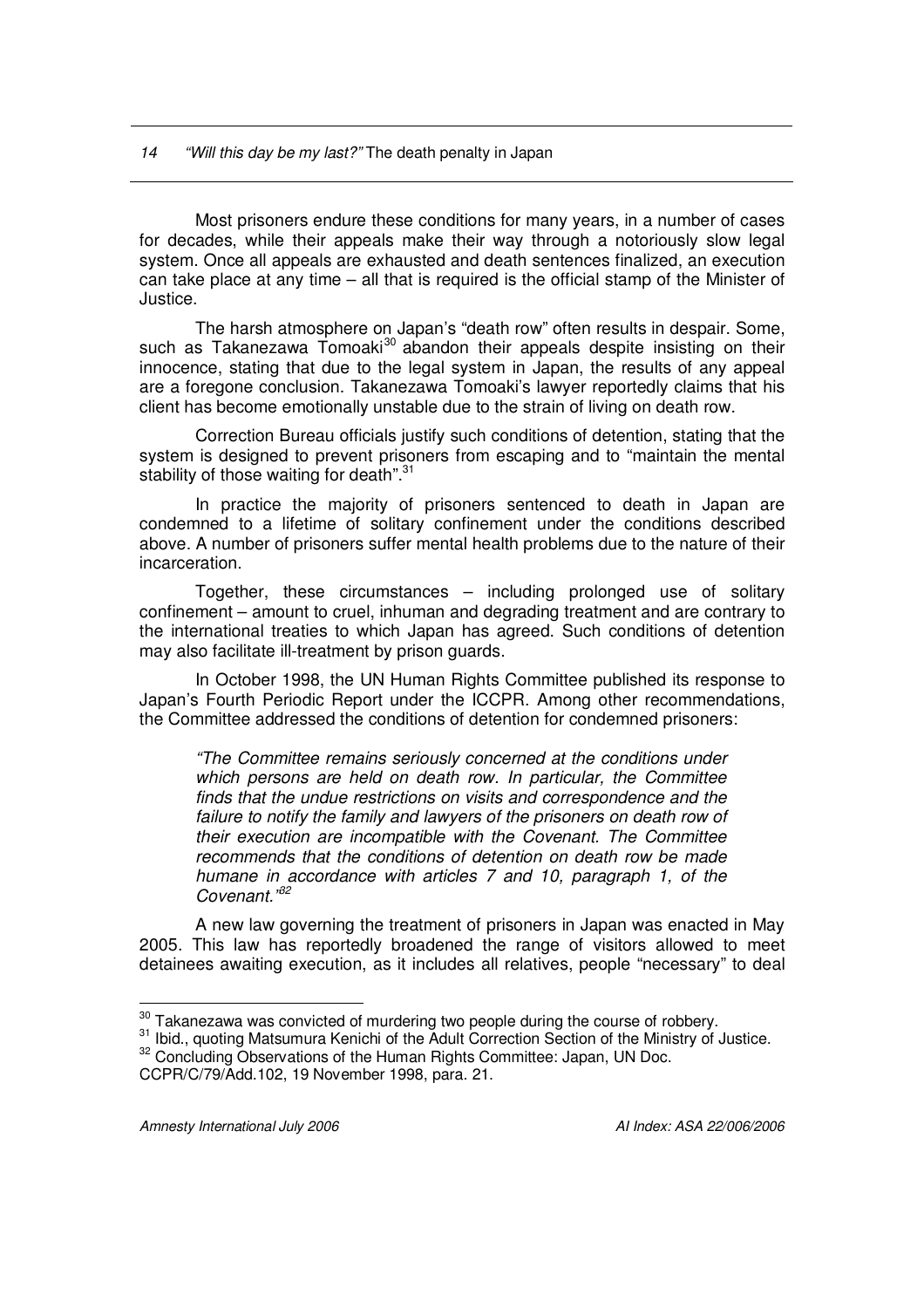with important matters and those who contribute to the mental stability of detainees. The law provides that other people may also be allowed to visit at the discretion of the head of the detention centre.

Amnesty International welcomes any changes that comply with internationally accepted standards on prison conditions, such as the Standard Minimum Rules for the Treatment of Prisoners.<sup>33</sup> However, there are concerns that these changes giving discretionary powers to heads of detention centres will result in differing practices between detention centres, and will ultimately be unfair. Moreover, while Amnesty International welcomes any changes that will contribute to the mental wellbeing of death penalty prisoners, the organization believes that these changes do not go far enough as they do not address the issue of contact with other detainees, and conditions of confinement such as solitary confinement.

## **4. Pre-trial Detention: The Risk of Abuse, Coerced Confessions and Unsafe Convictions**

## *4.1. The ever present risk of executing the innocent*

Wherever the death penalty is deployed, there exists a risk of the execution of individuals for crimes they did not commit. Amnesty International has documented numerous cases of possibly innocent people facing the death penalty around the world.<sup>34</sup> In Japan, such risks are increased by the existence of a system of police custody, known as *daiyo kangoku* ("substitute prison", *see below, page 16*), which allows suspects to be held in a police station cell instead of a prison or other facility under the control of the Correction Bureau, and allows police to interrogate the suspect for long periods.<sup>35</sup>

Four men, Menda Sakae, Akahori Masao, Taniguchi Shigeyoshi<sup>36</sup> and Saito Yukio<sup>37</sup>, were sentenced to death in Japan on separate charges in separate trials, but were released during the 1980s after it was established they were falsely accused.

<sup>&</sup>lt;sup>33</sup> Adopted by the First United Nations Congress on the Prevention of Crime and the Treatment of Offenders, held at Geneva in 1955, and approved by the Economic and Social Council by its resolution 663 C (XXIV) of 31 July 1957 and 2076 (LXII) of 13 May 1977.<br><sup>34</sup> For example see: *Fatal Flaws: Innocence and the death penalty in the USA* (AI index: AMR

<sup>51/69/98).</sup> To date, 123 condemned inmates have been released in the USA since 1973 after evidence of their innocence emerged.

Article 1.3 of the Prison Law states that a "police jail may be substituted for a prison". The system was developed in 1908 as a temporary measure to deal with the shortage of detention centres.<br><sup>36</sup> Tenig

 $6$  Taniguchi Shigeyoshi died in July 2005, aged 74.

<sup>&</sup>lt;sup>37</sup> Saito Yukio, died on 4 July 2006, aged 75.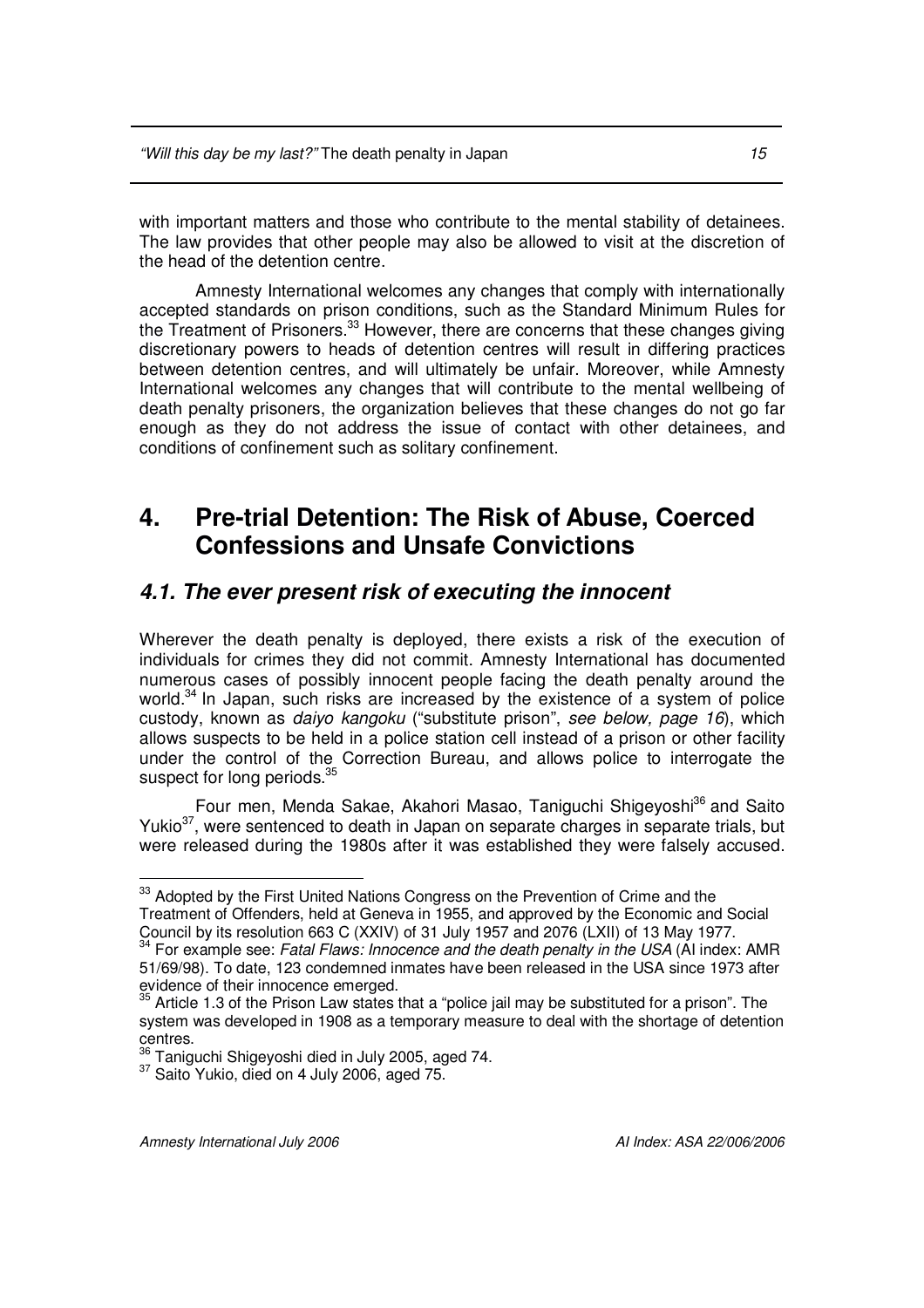The four had been tortured or ill-treated during interrogation, and as a result they "confessed" to crimes they had not committed. These "confessions" were then used as evidence to obtain convictions and death sentences.

Menda Sakae was acquitted in 1983 having spent 34 years on death row; during this time he had applied for retrial six times before his application was accepted. Akahori Masao (see page 13) was sentenced to death in 1958 on charges of rape and murder. He had consistently claimed that he was innocent of the charges against him and that he only confessed under duress during police questioning. In January 1989 the Supreme Court acquitted him, ruling that his confession lacked credibility and that no other evidence linked him to the crime. In appealing against his death sentence in the Tokyo High Court in 1959, Akahori Masao stated: *"the interrogators hit me on the head, almost strangled me with their hands and kicked me… I decided to agree with all their questions because I could not put up with the torture.*" Following the Supreme Court's confirmation of his death sentence in 1960, he filed three unsuccessful applications for a retrial. The authorities accepted his fourth application, filed in 1969, and his retrial began in October 1987. Akahori Masao was 25 years old when he was arrested; when he was acquitted, at the age of 59, he had spent over 30 years on death row. In 1984 Taniguchi Shigeyoshi and Saito Yukio, sentenced to death in 1952 and 1957 respectively, were also acquitted.

Since the release of these men, Amnesty International is not aware of any other condemned inmate being exonerated. The organization is concerned that the lack of exonerations over the past 16 years reflects more the legal system's reluctance to admit mistakes than any legal reform which may have lessened the risk of convicting the innocent. Japanese courts have one of the highest conviction rates in the world. It is reported that around 99 percent of all those accused are convicted. Such a high conviction rate may significantly increase the chances of innocent people being sentenced to death.

### *4.2. The daiyo kangoku system: A breeding ground for human rights violations*

The *daiyo kangoku* (substitute prison) system, where a police cell can be used instead of a prison for up to 23 days, violates detainees rights and is a breeding ground for further violations, particularly in a justice system that relies heavily on confessions and where forced "confessions" are rarely ruled inadmissible by courts.

The government has recently submitted its first report to the UN Committee Against Torture, in keeping with its obligations as a state party to the UN Convention against Torture. In its report the government stated that: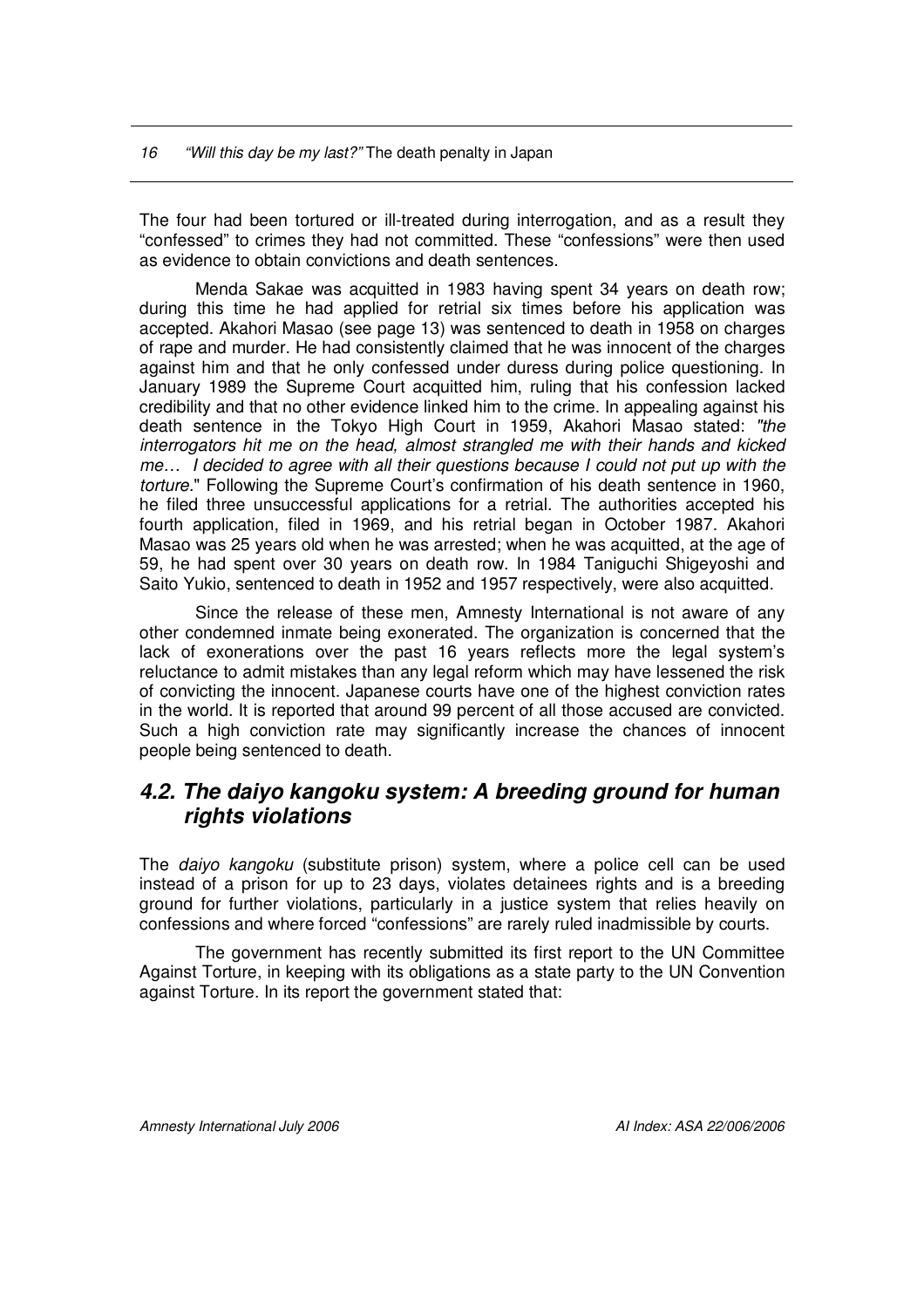*"[T]he so-called substitute prison system does not cause any problems of cruel, inhuman or degrading treatment or punishment under the Convention as long as it is operated appropriately."* 38

Reports received by Amnesty International and the Japan Federation of Bar Associations (JFBA) support the view that the *daiyo kangoku* system fails to meet international standards on detention. Suspects are continually under the control of the police; there are no rules or regulations regarding length of interrogation, lawyers' access to clients during interrogations are restricted and there is no electronic recording of interviews by police. Amnesty International is concerned that this system is routinely used to obtain "confessions". The organization has documented a variety of measures which are used to obtain "confessions" and which constitute torture or other ill-treatment, such as beatings, intimidation, sleep deprivation, questioning from early morning until late at night and making the suspect stand or sit in a fixed position.

### **4.2.1. Legal Access in Law and Practice**

The potential for violations to occur is compounded by the lack of access to legal counsel. The Japanese Constitution guarantees the right to legal counsel. Article 37 of the Constitution states that: "At all times the accused shall have the assistance of competent counsel who shall, if the accused is unable to secure the same by his own efforts, be assigned to his use by the State." Article 39 of the Code of Criminal Procedure also provides for the right to legal counsel "without having any official watchman present", meaning that a police officer should not be present during meetings with lawyers.

Legal counsel is therefore permitted to meet detainees any time with no limitation on the duration of the meeting time. The JFBA reports, however, that in practice, when a serious offence is committed and when the suspect denies the charge, investigators often restrict his/her right to confer with counsel. They are authorized to do this under paragraph 3 of Article 39 of the Code of Criminal Procedure which states that investigators (police and prosecutors) "may, when it is necessary for investigation, designate the date, place and time of interview". The right to counsel is thus drastically limited; the JFBA reports that "counsel cannot see the suspect without the prior permission of the investigator in charge".<sup>39</sup> It is not unusual for lawyers to be granted permission to meet with suspects only two to three days after applying for permission, with interviews being limited to 15 minutes.

Moreover, although the right to see court-appointed lawyers is provided for in Article 272 of the Japanese Code of Criminal Procedure, this right only applies to those defendants who have been indicted and does not apply to suspects under

<sup>&</sup>lt;sup>38</sup> The First Report of the Japanese Government under Paragraph 1 of Article 19 of the Convention against Torture and Other Cruel, Inhuman or Degrading Treatment or Punishment, para, 142, submitted to Committee against Torture in December 2005. UN doc. CAT/C/JPN/1. <sup>39</sup> *What's Daiyo Kangoku?!*, Japan Federation of Bar Associations, Sept. 1998, p. 10.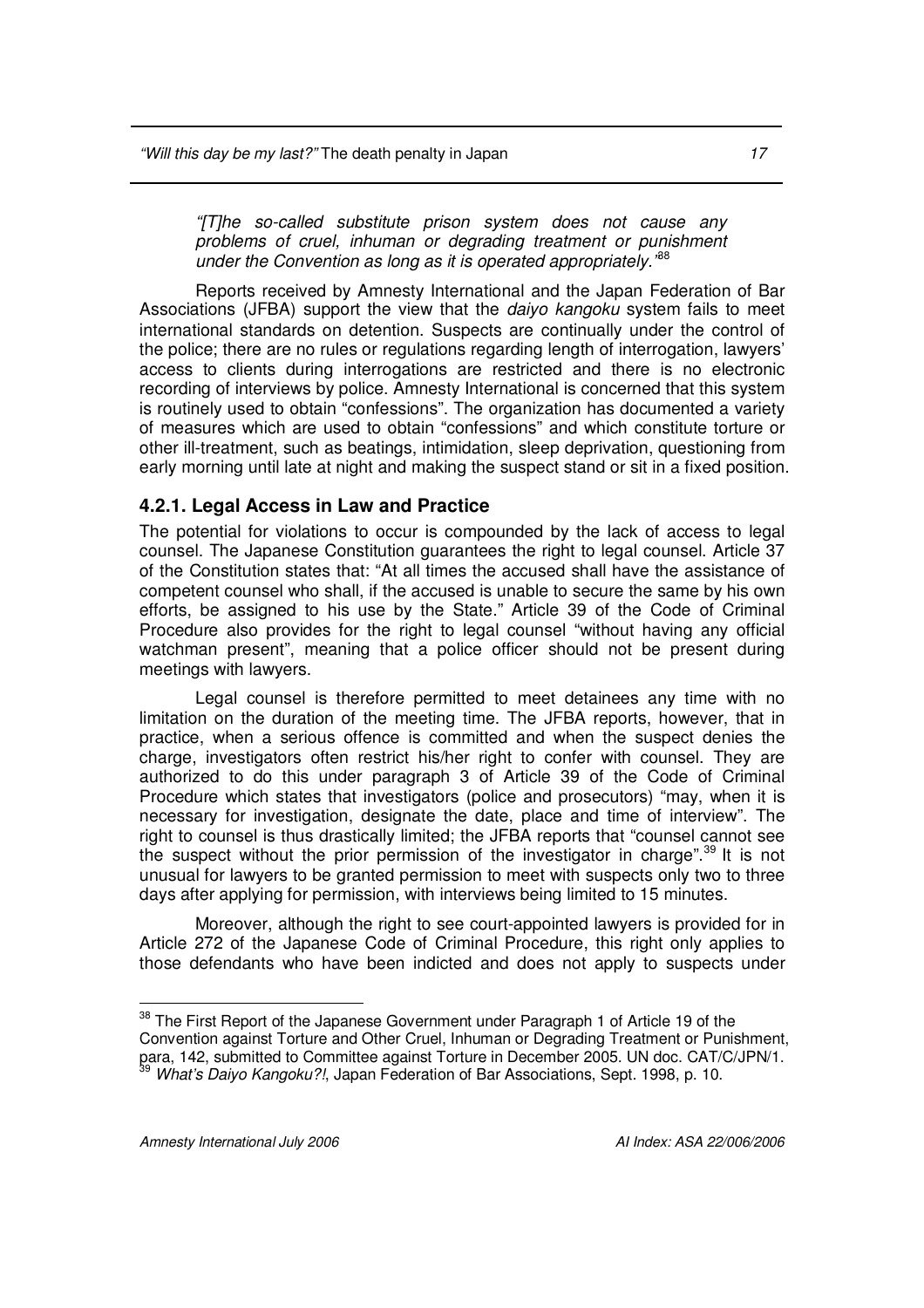interrogation prior to being charged. A suspect's ability to exercise the right to see a lawyer is therefore inadequate, and fails to comply with international laws and standards pertaining to the implementation of the death penalty. In its General Comment on Article 7 of the International Covenant on Civil and Political Rights (ICCPR – which prohibits torture and other ill-treatment), the Human Rights Committee (the expert body charged under the ICCPR with overseeing its implementation), states that protecting detainees from torture and other ill-treatment,

*"… also requires that prompt and regular access be given to doctors and lawyers and, under appropriate supervision when the investigation so requires, to family members". 40*

International laws and standards are clear that anyone potentially facing a death sentence must be provided with legal assistance for the entire legal process. The UN Economic and Social Council *Safeguards Guaranteeing Protection of the Rights of those Facing the Death Penalty 41* state that a person facing the death penalty should be provided with:

*"adequate assistance of counsel at every stage of the proceedings, above and beyond the protection afforded in non-capital cases".* 42

Amnesty International welcomes an amendment to Japan's Code of Criminal Procedure, which is expected to be fully implemented by the end 2006. It will allow suspects who are arrested and detained but not prosecuted to have the right to choose their own counsel at public expense if they do not have the resources to pay for it. While calling for all prisoners to be brought to trial promptly, Amnesty International believes that these amendments will be beneficial in terms of the fulfilment of the right to fair trial. The organization urges that the measure be swiftly and fully implemented.

### **4.2.2. Risk of torture and ill-treatment and coerced confessions**

The concerns expressed above are illustrated by the cases of those under sentence of death in Japan. For example, Hakamada Iwao, now aged 69, has been on death row and held in solitary confinement for over 37 years. He is reportedly in very poor mental and physical health to the extent that he is unable to recognize close relatives such as his sister. Hakamada Iwao was accused of the June 1966 murder of a couple and their two children. He was reportedly interrogated by police for 23 days, during which time he was denied food and water, not allowed to use a toilet and kicked and punched. He also states that he was subjected to sleep deprivation.

<sup>&</sup>lt;sup>40</sup> Human Rights Committee, General Comment on Article 7, ICCPR General Comment 20  $(1992)$ , para. 11.

<sup>41</sup> UN General Assembly, *Human Rights in the Administration of Justice,* GA Res. 39/118, UA. <sup>42</sup> ECOSOC Resolution 1989/64, 24 May 1989, emphasis added. For further information see: Amnesty International, *Fair Trials Manual* (AI index POL 30/02/98), p.145.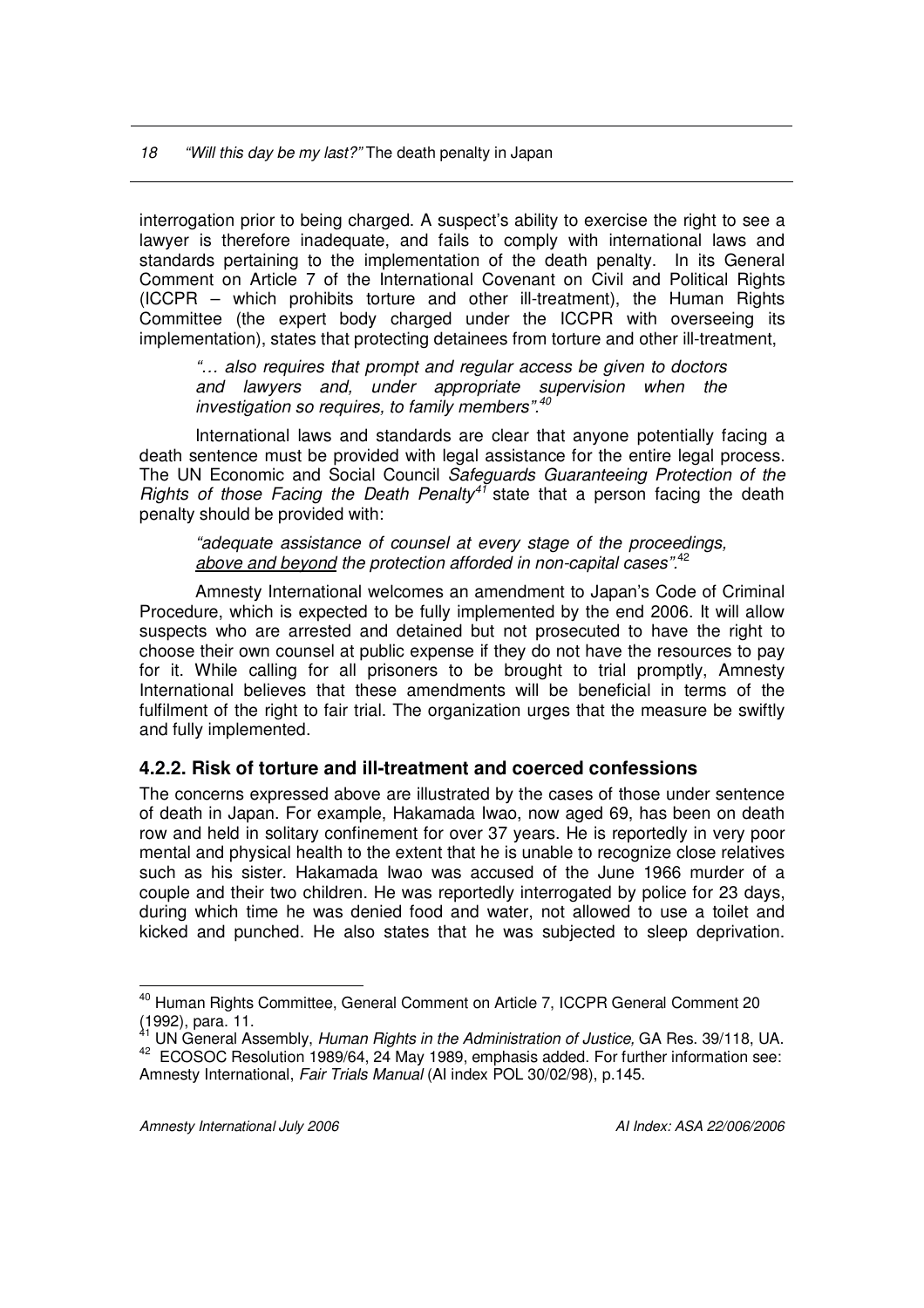Hakamada Iwao has consistently claimed that he is innocent and was forced to "confess" to the murders.

The continued use of the *daiyo kangoku* system, in a manner that can facilitate torture, ill-treatment and coerced confessions, contravenes provisions in the Japanese Code of Criminal Procedure and the Constitution of Japan. Article 38 of the Constitution states that: "Confession made under compulsion, torture or threat, or after prolonged arrest or detention shall not be admitted in evidence". The Human Rights Committee expressed serious concerns around the use of the *daiyo kangoku* system. In November 1998, it stated:

*"The Committee is deeply concerned that the guarantees contained in articles 9, 10 and 14 [of the ICCPR] are not fully complied with in pretrial detention in that pre-trial detention may continue for as long as 23 days under police control and is not promptly and effectively brought under judicial control; the suspect is not entitled to bail during the 23 day period; there are no rules regulating the time and length of interrogation; there is no State-appointed counsel to advise and assist the suspect in custody; there are serious restrictions on access to defence counsel under article 39(3) of the Code of Criminal Procedure; and the interrogation does not take place in the presence of the counsel engaged by the suspect. The Committee strongly recommends that the pre-trial detention system in Japan should be reformed with immediate effect to bring it in conformity with articles 9, 10 and 14 of the Covenant.*

*"The Committee is concerned that the substitute prison system (Daiyo Kangoku), though subject to a branch of the police which does not deal with investigation, is not under the control of a separate authority. This may increase the chances of abuse of the rights of detainees under articles 9 and 14 of the Covenant. The Committee reiterates its recommendation, made after consideration of the third periodic report, that the substitute prison system should be made compatible with all requirements of the Covenant."* 43

Additionally, the UN Convention against Torture (to which Japan is a state party) provides, in Article 15:

*"Each State Party shall ensure that any statement which is established to have been made as a result of torture shall not be invoked as evidence in any proceedings, except against a person accused of torture as evidence that the statement was made."*

<sup>&</sup>lt;sup>43</sup> See Report of the Human Rights Committee, UN Doc. A/54/40 (1999), paras. 164-5. For earlier concerns see UN Doc.CCPR/C/79/Add.28, 5 November 1993, para. 4.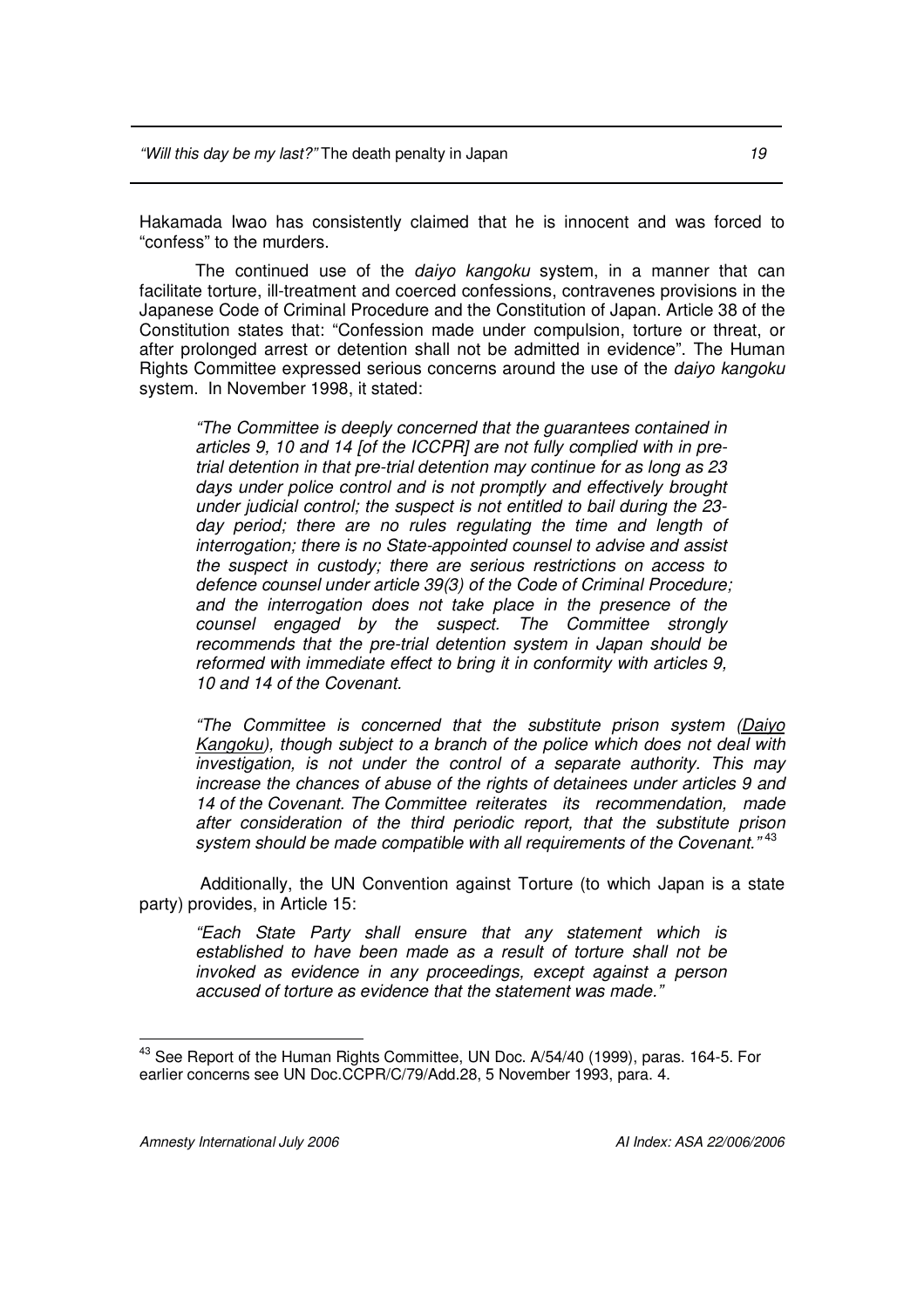In its report to the Committee against Torture, the Japanese government states that:

*"Public prosecutors are to prove that the confession was made voluntarily, and courts shall not admit the confession as evidence unless such proof is made."* 44

This suggests that the onus is on the prosecutor to prove that the confession was made voluntarily.<sup>45</sup> In practice, however, as the cases of Menda Sakae, Akahori Masao, Taniguchi Shigeyoshi and Saito Yukio (see page 15) illustrate, on many occasions it is the suspect who has had to prove that the "confession" was not given voluntarily, in violation of the right "not to be compelled to testify against himself or to confess guilt." <sup>46</sup>

The risk of serious violations of an individual's human rights described above is of continuing grave concern to the legal community, both internationally and within Japan. The International Bar Association, supported by the JFBA, issued a report<sup>47</sup> proposing electronic recording of all interrogations carried out by the police and prosecution. This system would enable courts to assess more accurately to what extent confessions have been coerced or given freely. This would substantially decrease the probability of grave miscarriages of justice such as those highlighted above. Electronic recording would also reduce the likelihood of ill-treatment of suspects by police and protect officials from false allegations of torture and illtreatment. Amnesty International strongly supports this proposal and urges the government of Japan to introduce this system immediately. The organization is disappointed that the Ministry of Justice has, to date, not positively responded to this recommendation.

Amnesty International also calls on Japan to ratify the Optional Protocol to the UN Convention Against Torture,<sup>48</sup> which provides for the establishment of National Prevention Mechanisms in each state that is party to the Protocol as well as an international one – the Sub-Committee on Prevention of Torture and Other Cruel, Inhuman or Degrading Treatment or Punishment of the Committee against Torture.

<sup>&</sup>lt;sup>44</sup> The First Report of the Japanese Government under Paragraph 1 of Article 19 of the Convention against Torture and Other Cruel, Inhuman or Degrading Treatment or Punishment, para. 134.

Moreover, "under the criminal law, there is no obligation on the prosecution to disclose evidence that it may have gathered in the course of the investigation other than that which it intends to produce at the trial… the defence has no general right to ask for the disclosure of that material at any stage of the proceedings." (para. 26, Concluding Observations, Oct/Nov 1998, (CCPR/C/79/Add.102).<br><sup>46</sup> ICCBB Art 14(2) (a)

 $ICCPR$ , Art. 14(3) (g).

<sup>&</sup>lt;sup>47</sup> International Bar Association, "Interrogation of Criminal Suspects in Japan - the Introduction of Electronic Recording," December 2003, p.7.

<sup>48</sup> Optional Protocol to the Convention Against Torture and Other Cruel, Inhuman or Degrading Treatment or Punishment, UNGA res. A/RES/57/199, adopted Dec. 18, 2002. The Protocol entered into force on 22 June 2006.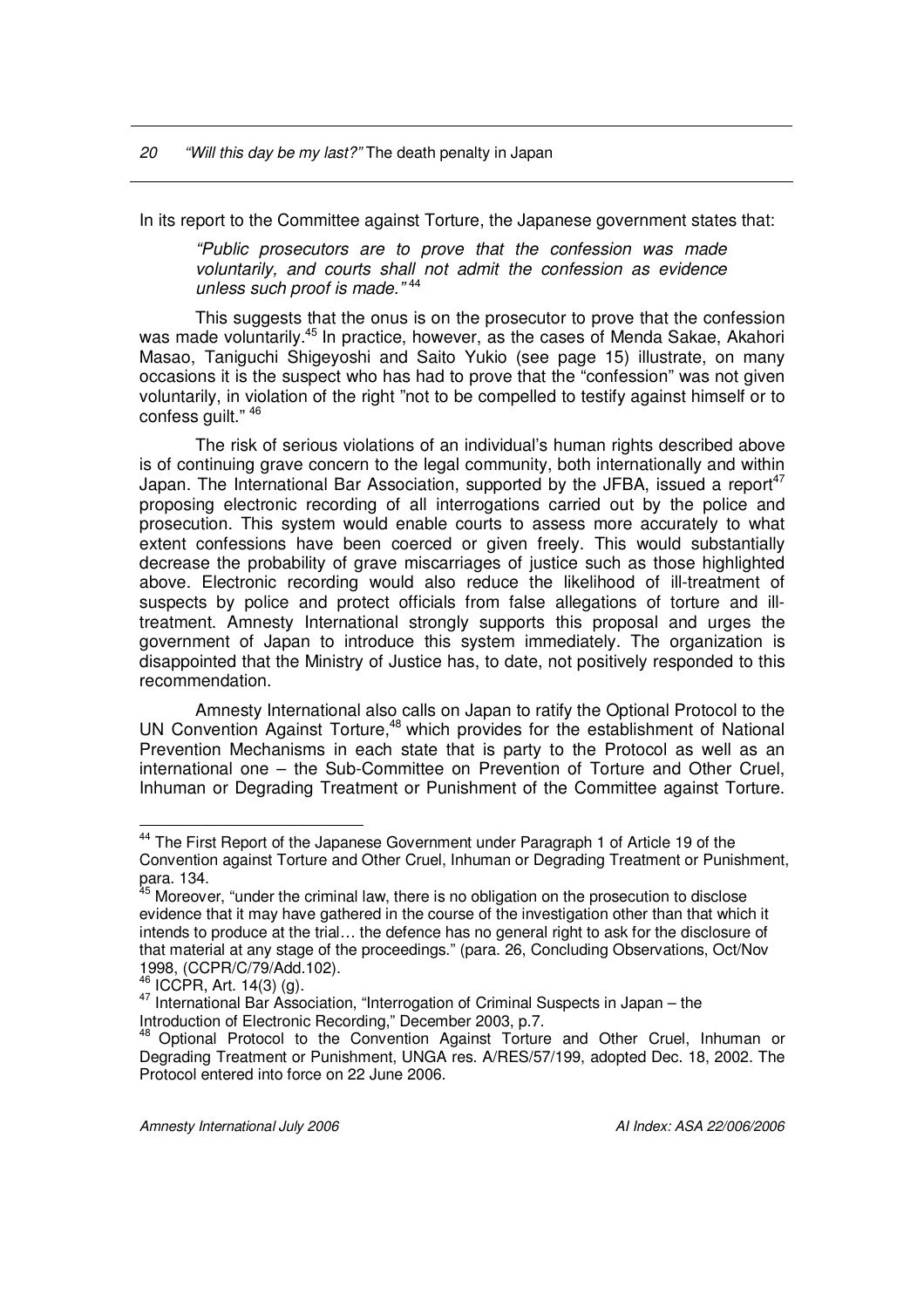Both these bodies would be able to visit all places of detention and all detainees and prisoners, thus providing further safeguards against torture and other ill-treatment.

## **5. Executions: An Erroneous Answer to Violent Crime**

Amnesty International does not seek to excuse the perpetrators of violent crime and recognizes and endorses a government's duty to protect the citizens it serves. However, the organization believes the death penalty is wrong in all cases. Executions are a symptom of a culture of violence rather than a solution to it. By executing a person, the state commits a premeditated killing and shows a similar readiness to use physical violence as the criminal.

Numerous politicians in many different countries and cultures have argued that the death penalty is necessary as a crime control measure, and valued executions for their alleged deterrent effect on criminal acts overall. For this proposition to be true, it has to be believable that violent criminals contemplate the results of their being held accountable for their crimes, and that they then decide that risking being executed is not acceptable, whereas risking a long term of imprisonment is acceptable. In reality, Amnesty International suspects that few criminals think they will be caught when committing a crime. Therefore, rather than harsher punishments, the best deterrent to violent crime lies in guaranteeing a high chance of capture and conviction through effective policing.<sup>49</sup>

Evidence from the USA, Canada and other countries, does not show that violent crime increases in the absence of the death penalty. In 2004 in the USA, the average murder rate for states that used the death penalty was 5.71 per 100,000 of the population, but in states without capital punishment the murder rate was 4.02 per 100,000. Moreover, in Canada, in 2003 – 27 years after the abolition of the death penalty – the murder rate had fallen by 44 percent since 1975 (before the death penalty was abolished).

For over three years (between 1989 and 1993), there were no executions in Japan. This is partially explained by the fact that the then Minister of Justice, Sato Megumu, refused to sign execution orders because of his religious beliefs. Senior former officials and hundreds of Diet members also expressed opposition to the

<sup>49</sup> Also see "Deterrence Theory and Capital Punishment", J. Acker *et al* (eds), *America's Experiment with Capital Punishment.* Durham, N.C.: Carolina Academic Press, 1998. p. 158: "…it is unlikely that would be offenders ("killers") give serious, if any, thought to the death penalty".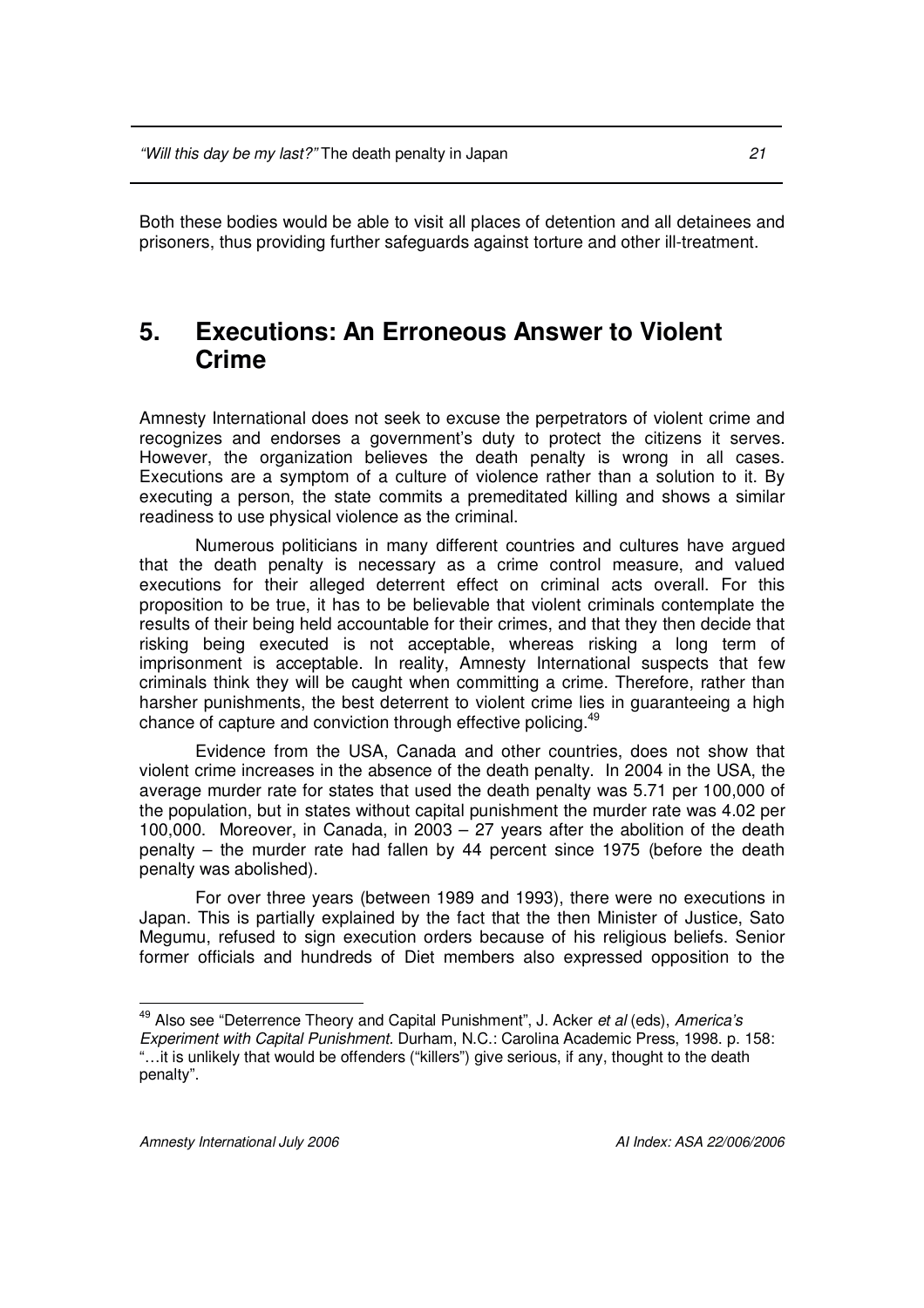death penalty at the time. During this period, there was no increase in the type of violent crime for which the death penalty would have been imposed.

Regardless of the nature of the offence committed, a punishment that kills is in itself a denial of the preciousness of life. As a punishment, the death penalty also excludes the possibility of rehabilitating the offender.<sup>50</sup> In addition, governments of countries that retain the death penalty often justify it by stating that executions are necessary as a punishment for the crime committed and out of respect for the feelings of victims and their relatives. However, in Japan, as in other countries,<sup>51</sup> some relatives of victims have stated that despite their loss, they do not believe that the death penalty should be used. This raises persistent questions about the rationale of executions, including whether executing perpetrators brings a sense of closure or satisfaction to victims' relatives. 52

One such case is that of Harada Masaharu whose brother was murdered along with two other people by Hasegawa Toshihiko between 1979 and 1983. Hasegawa's death sentence was finalised in 1993 and he was executed on 27 December 2001. Harada Masaharu had petitioned the Ministry of Justice asking for a stay of execution. He believed that the only way Hasegawa Toshihiko could express remorse and atone for his crime was by living. Harada Masaharu was never informed that Hasegawa Toshihiko would be executed, nor did the Ministry of Justice explain why he was chosen, reportedly stating that they could not discuss an individual case. In an interview with *The Japan Times*, Harada said that after a number of years he visited his brother's murderer in prison. Despite being able to meet with him a few times, Harada felt they never had time to address the issue of the murder and said the execution left him feeling empty: "the execution didn't help (ease the pain) of our family". 53

## **6. History of the Abolitionist Movement in Japan**

Supporters of the death penalty in Japan have claimed it is part of country's historical tradition. <sup>54</sup> However, this ignores long periods of Japan's history where executions have not taken place.

 $50$  In accordance with Article 10(3) of the International Covenant on Civil and Political Rights, which states: "The penitentiary system shall comprise treatment of prisoners the essential aim of which shall be their reformation and social rehabilitation."<br><sup>51</sup> For example, Murder Victims' Families for Human Rights,

http://www.willsworld.com/~mvfhr/

<sup>52</sup> See footnote 13.

 $\frac{53}{1}$  lbid.

<sup>&</sup>lt;sup>54</sup> For example, Sasaki Tomoko, a former member of the Diet, quoted in "Why Japan Still Has the Death Penalty", *Washington Post,* 16 January 2005.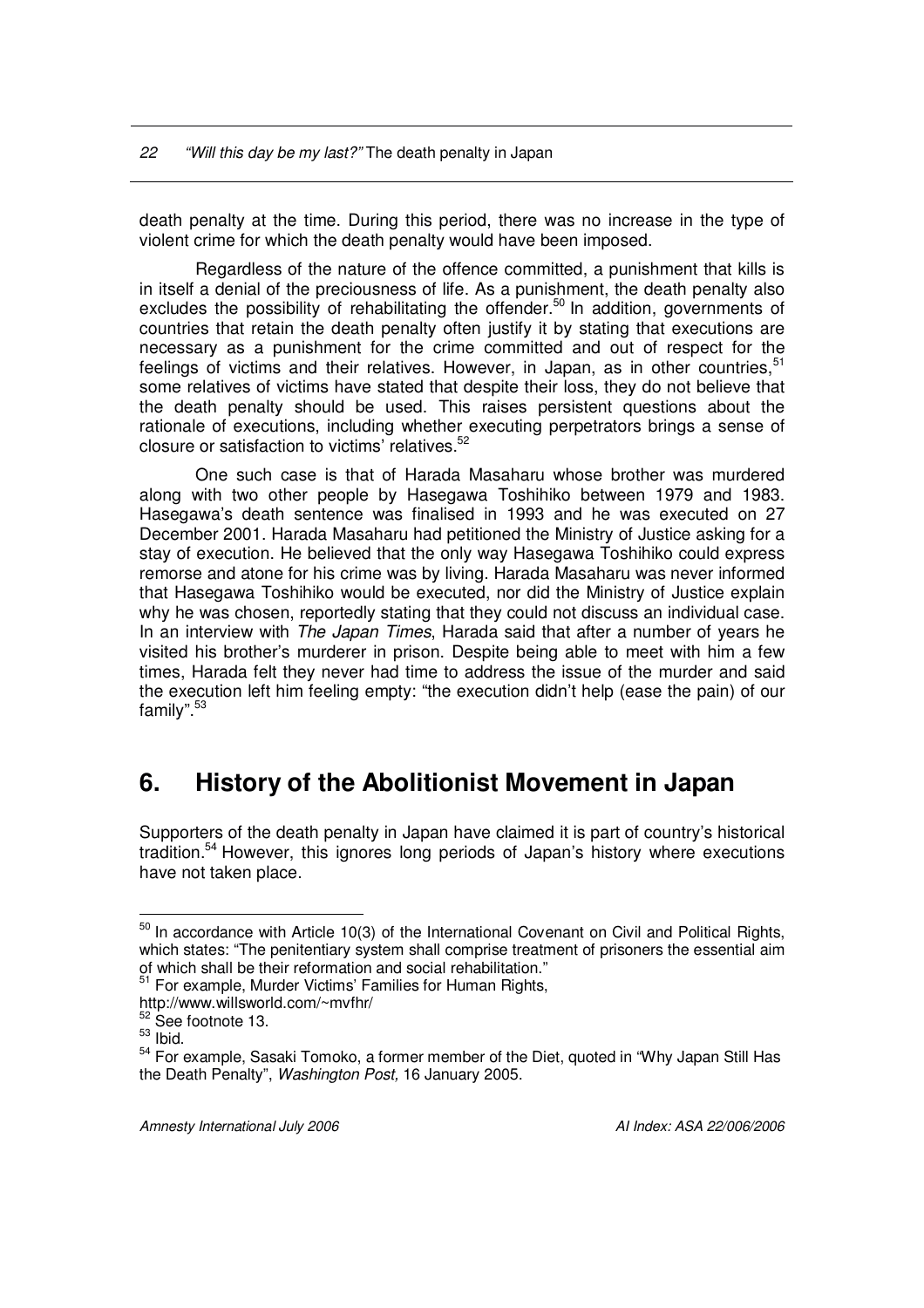While the death penalty has been officially sanctioned since the early  $12<sup>th</sup>$ century, the death penalty was forbidden in law by Imperial edict as far back as 724, when Emperor Shomu issued an order prohibiting all forms of killing, including the death penalty. For some 300 years spanning the  $9<sup>th</sup>$  to the 12<sup>th</sup> centuries there was no officially sanctioned use of the death penalty. After this period the death penalty was re-introduced with different methods of execution used for different social groups, some of which, such as burning to death, were especially cruel. Following the Meiji Restoration in 1868, these various methods were gradually replaced by hanging in prison.

In modern times, there were no executions in Japan between November 1989 and March 1993, partly because Ministers of Justice then in office were personally opposed to the death penalty<sup>55</sup> and also because of an active campaign to stop state killings. As executions can only take place after the Minister of Justice has signed an execution order, the successive ministers' abstention from signing during that period led to a *de facto* moratorium on the death penalty. The moratorium ended in March 1993 when there were three executions, leading to widespread public protests by human rights organizations, religious groups and prominent figures. The moratorium had given hope to the abolitionist movement that the government would take steps towards abolition of the death penalty in law.

Currently, there is a strong, organized movement calling for the abolition of the death penalty campaigning under the umbrella of the organization "Forum 90". Forum 90 is a coalition of activists including Amnesty International and other human rights organizations, and at least 500 lawyers, 300 members from religious groups and 400 journalists. Furthermore, a significant percentage of parliamentarians, from a variety of political parties, are abolitionist and have formed a parliamentary group against the death penalty and have called for its abolition. The JFBA has also called on the government to suspend all executions and end the culture of secrecy that surrounds the application of the death penalty.

## **7. Global Trend Away From the Use of the Death Penalty**

In recent years there has been a marked international trend away from the use of the death penalty. In total, 125 countries in different regions around the world have now abolished the death penalty in law or in practice. Europe is almost entirely free from

<sup>&</sup>lt;sup>55</sup> Between November 1989 and March 1993 two Ministers of Justice reportedly declined to sign execution orders because of their personal opposition to the death penalty. Gotoda Masaharu, who became Minister of Justice in November 1992, ordered three executions in March 1993.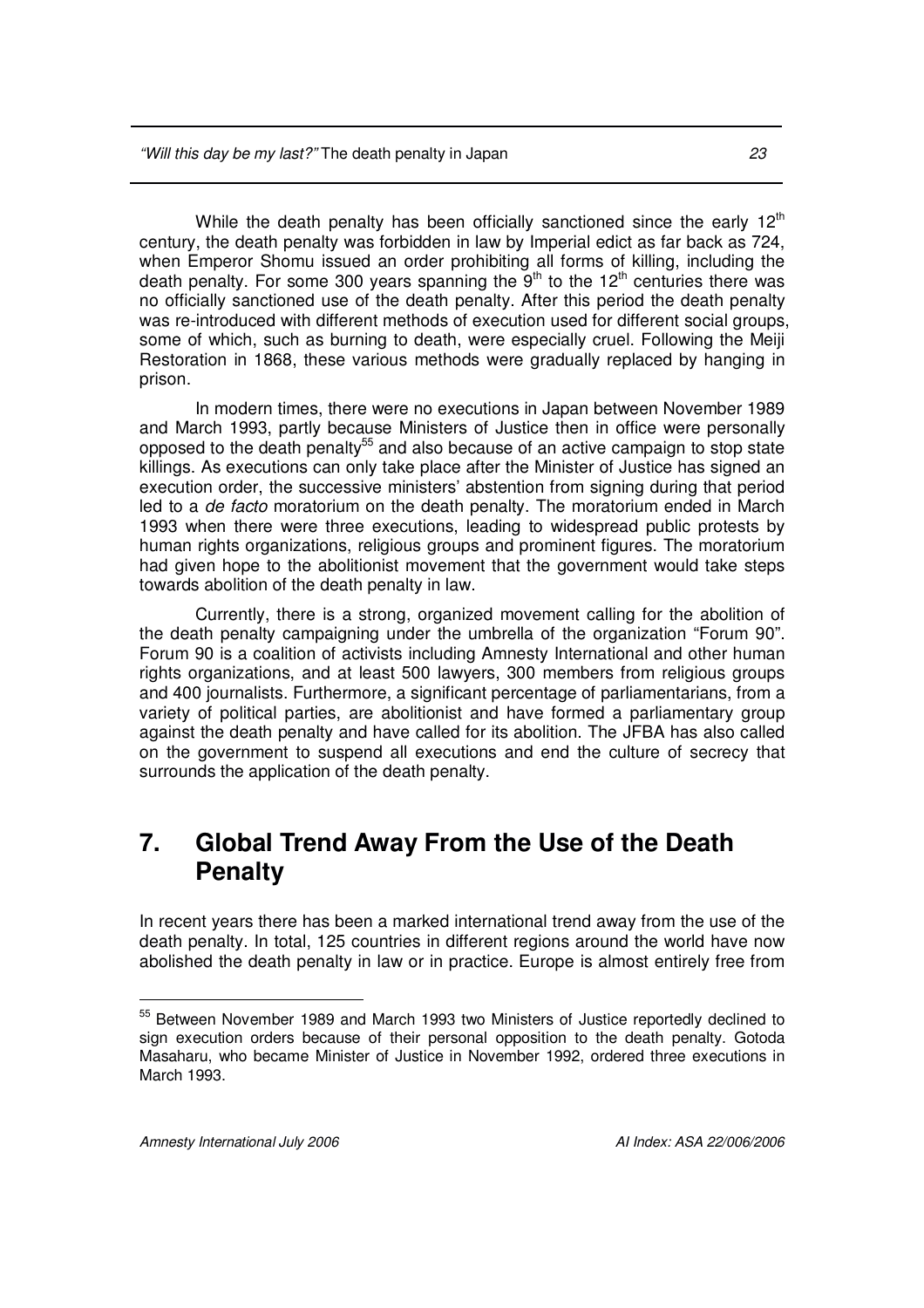the death penalty with only Uzbekistan<sup>56</sup> and Belarus actually carrying out executions. In the Americas, only the United States of America carries out executions on a regular basis. In Africa, huge strides have been made to see the continent free from executions. Senegal and Liberia have recently abolished the death penalty and in 2005 only three of 53 African countries carried out executions.<sup>57</sup>

Unfortunately the region of Asia stands out as resistant to this global trend. The region contains countries with high rates of executions and no apparent prospect of abolition. As well as Japan, China, Singapore and Indonesia appear to be staunch supporters of capital punishment.

There have been positive developments in the region such as the abolition of the death penalty in Cambodia, Nepal and Timor Leste. Amnesty International also warmly welcomed the decision of the Philippines in June 2006 to abolish the death penalty, after it had been re-imposed in 1994. In East Asia, Amnesty International also welcomes developments in South Korea and Taiwan to consider abolishing the death penalty in law. In February 1998, South Korea implemented an unofficial moratorium on executions pending further debate. A Special Bill to abolish the death penalty for all crimes was introduced by the South Korea National Assembly (Parliament) in February 2005, with 175 Members of Parliament (out of 299) voting for it. This Bill is currently being considered and could pave the way for the abolition of the death penalty in South Korea.

Amnesty International believes that the abolition of the death penalty in Japan would provide the region with much needed human rights leadership on this issue and be a valuable example of a nation progressing towards the full protection of human rights.

The global trend away from the death penalty is further reinforced by resolutions passed by the United Nations Commission on Human Rights; every year since 1997 (until its disestablishment in 2006) the Commission has passed a resolution in favour of abolition of the death penalty.<sup>58</sup>

The international community has also signalled its determination to move away from the use of the death penalty via the punishments available to international courts. Under the Rome Statute of the International Criminal Court, the death penalty is excluded from the punishments that the Court is authorized to impose, despite the fact that the Court has jurisdiction over the most serious and gravest crimes: crimes

<sup>&</sup>lt;sup>56</sup> The government of Uzbekistan has committed itself to a moratorium on executions from 2008.

<sup>&</sup>lt;sup>57</sup> Somalia, Sudan and Libya.<br><sup>58</sup> For example see: UN Commission on Human Rights resolution 2005/59, adopted on 20 April 2005, which states that the Commission **"***expresses its concern at the continuing use of the death penalty around the world". The* resolution further calls on states that maintain the death penalty to: *"abolish the death penalty completely and, in the meantime, to establish a moratorium on executions".*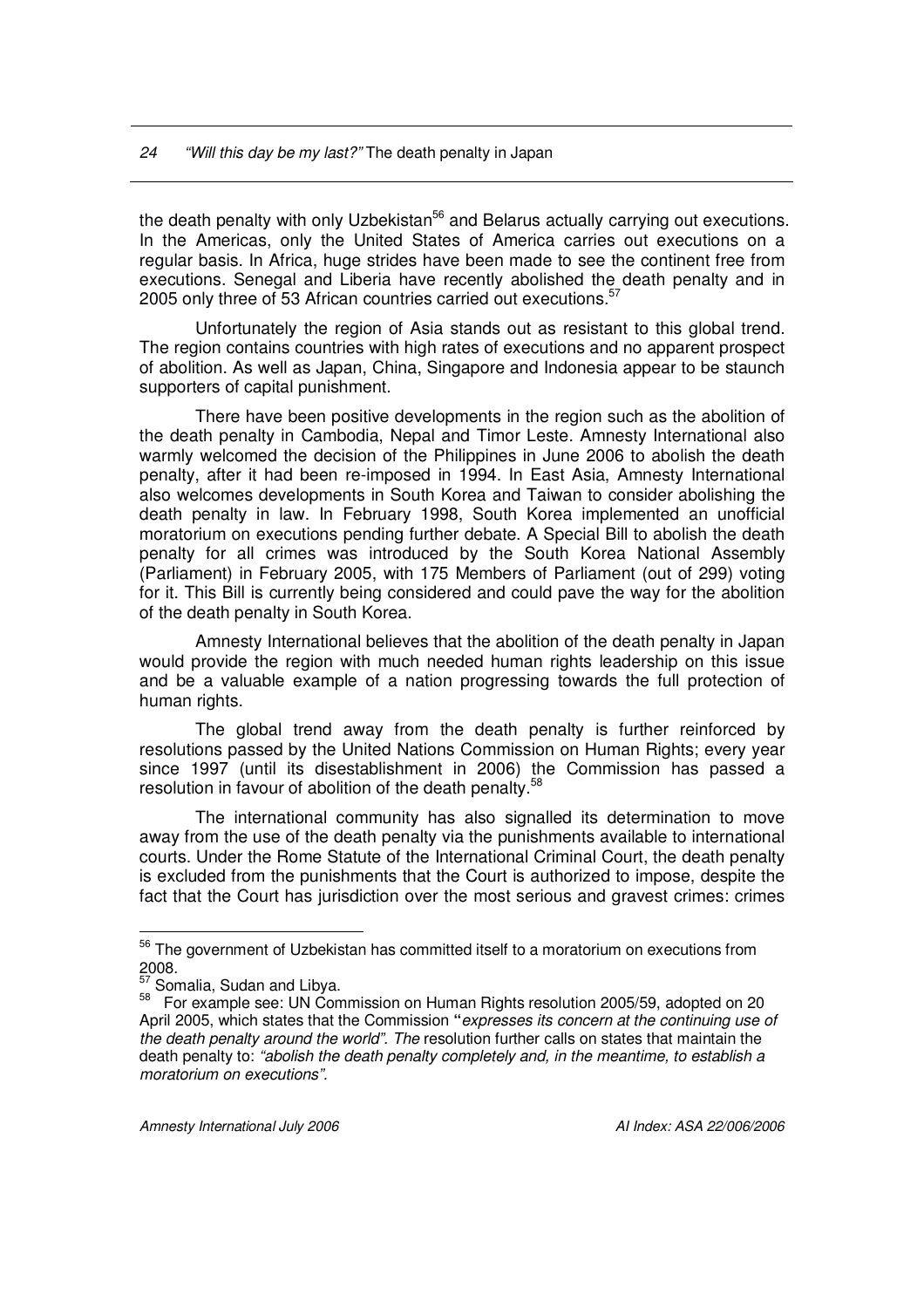against humanity, genocide and war crimes. Similarly, in establishing the International Criminal Tribunal for the Former Yugoslavia and the International Criminal Tribunal for Rwanda in 1993 and 1994 respectively, the UN Security Council excluded the death penalty from the punishments which these Courts could impose. 59

Furthermore, in the European context, in resolution 1044 (1994), adopted on 4 October 1994, the Parliamentary Assembly of the Council of Europe called "upon all the parliaments in the world which have not yet abolished the death penalty, to do so promptly following the example of the majority of Council of Europe member states". The Guidelines to European Union (EU) Policy towards Third Countries on the Death Penalty, adopted by the Council of the European Union in 1998, state that "abolition of the death penalty contributes to the enhancement of human dignity and the progressive development of human rights". They establish that it is an EU objective "to work towards universal abolition of the death penalty as a strongly held policy view agreed by all EU member states".

The Council of Europe, to which Japan has observer status, passed a resolution calling on Japan to temporarily suspend executions and take steps towards abolition of the capital punishment system by 2003. It was reported that the action against Japan stemmed in part from the findings of a week-long inspection visit to Tokyo in February 2001 by the Council of Europe's human rights commission, which found that the treatment of death row prisoners in Japan violated international human rights standards.

Japan's failure to move towards abolition of the death penalty has the potential to negatively affect its ability to take part in inter-governmental organizations such as the Council of Europe. In April 2006 the Council of Europe's Parliamentary Assembly announced that it intended to "include on its agenda by the end of 2006 the question of the suspension of Japan's and the United States' observer status if no progress on this question [of the abolition of the death penalty] has been made by then."

## **8. Conclusion and Recommendations**

Numerous prisoners currently on Japan's death row have completed the appeals process and face execution on a daily basis. For the government to order their execution simply requires the paper work to be completed and signed. Yet, year on year, they remain precariously balanced between life and death. Periodically, one of

<sup>&</sup>lt;sup>59</sup> The International Criminal Tribunal for the Former Yugoslavia and the International Criminal Tribunal for Rwanda were established under UN Security Council resolutions 825 of 25 May 1993 and 955 of 8 November 1994, respectively.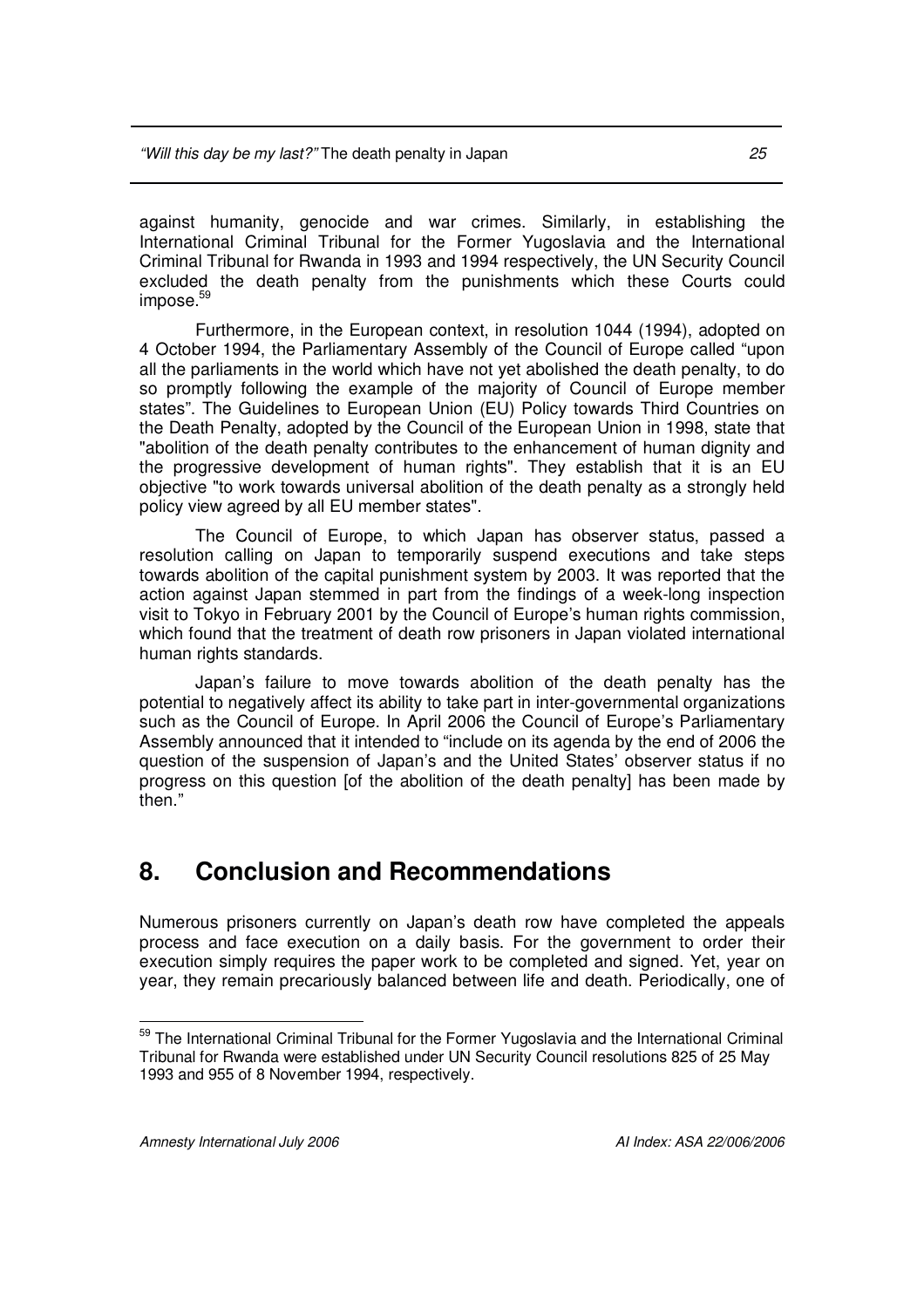them is taken from their cell at short notice and killed. There appears to be no discernable pattern or logic to the order in which an individual is chosen. In practice, the application of the death penalty in this manner appears as an arbitrary expression of state power.

The majority of prisoners sentenced to death in Japan are condemned to a lifetime under conditions that amount to cruel inhuman and degrading treatment and are contrary to the international treaties to which Japan has agreed. Many prisoners, as this report highlights, suffer from mental disabilities due to the conditions under which they are detained. These mentally ill prisoners, in practice, face execution.

The Japanese government must review the country's use of the death penalty as a matter of urgency. A death sentence as a result of an unfair trial amounts to the arbitrary deprivation of life.<sup>60</sup> Yet the continuing failure of the Japanese judicial system to reach the minimum standards agreed by the international community<sup>61</sup> for the implementation of the death penalty  $-$  as has been repeatedly pointed out by inter-governmental bodies such as the UN Human Rights Committee – is tolerated by the authorities.

In practice, the continued use of the *daiyo kangoku* system means that the potential for miscarriages of justice are built into the system. Faced with prolonged interrogation, threats and violence and the denial of access to legal representation during interrogation, many suspects "confess" to crimes they did not commit. When used in conjunction with the death penalty – an irreversible punishment – *daiyo kangoku* substantially increases the ever present risk of an innocent person being judicially murdered by the state.

The reliance on "evidence" extracted in this manner makes a mockery of the criminal justice system in Japan; it brings into disrepute the most basic tenet of a fair trial – being presumed innocent until and unless proven guilty.

<sup>&</sup>lt;sup>60</sup> The UN Committee of Human Rights and the UN Special Rapporteur on extrajudicial, summary or arbitrary executions have both stated that where a death sentence has been confirmed after a trial that fails to meet the rights laid out in Article 14, paragraph 3 (b) of the ICCPR, then the person's right to life as enshrined in Article 6 of the ICCPR has been violated. The Human Rights Committee, in its General Comment on this Article, and referring specifically to the death penalty, has stated the following: "The procedural guarantees therein [that is, in the ICCPR] prescribed must be observed, including the right to a fair hearing by an independent tribunal, the presumption of innocence, the minimum guarantees for the defence, and the right to review by a higher tribunal. These rights are applicable in addition to the particular right to seek pardon or commutation of the sentence." Human Rights Committee, General Comment 6, Article 6 (Sixteenth session, 1982), Compilation of General Comments and General Recommendations Adopted by Human Rights Treaty Bodies, UN Doc. HRI\GEN\1\Rev.1 at 6 (1994), para. 7. See also Report of the Special Rapporteur of the Commission on Human Rights on extrajudicial, summary or arbitrary executions, UN Doc. E/CN.4/2004/7, 22 December 2003, para. 47.

<sup>61</sup> See *International Standards on the death penalty (*AI index: ACT 50/001/2006).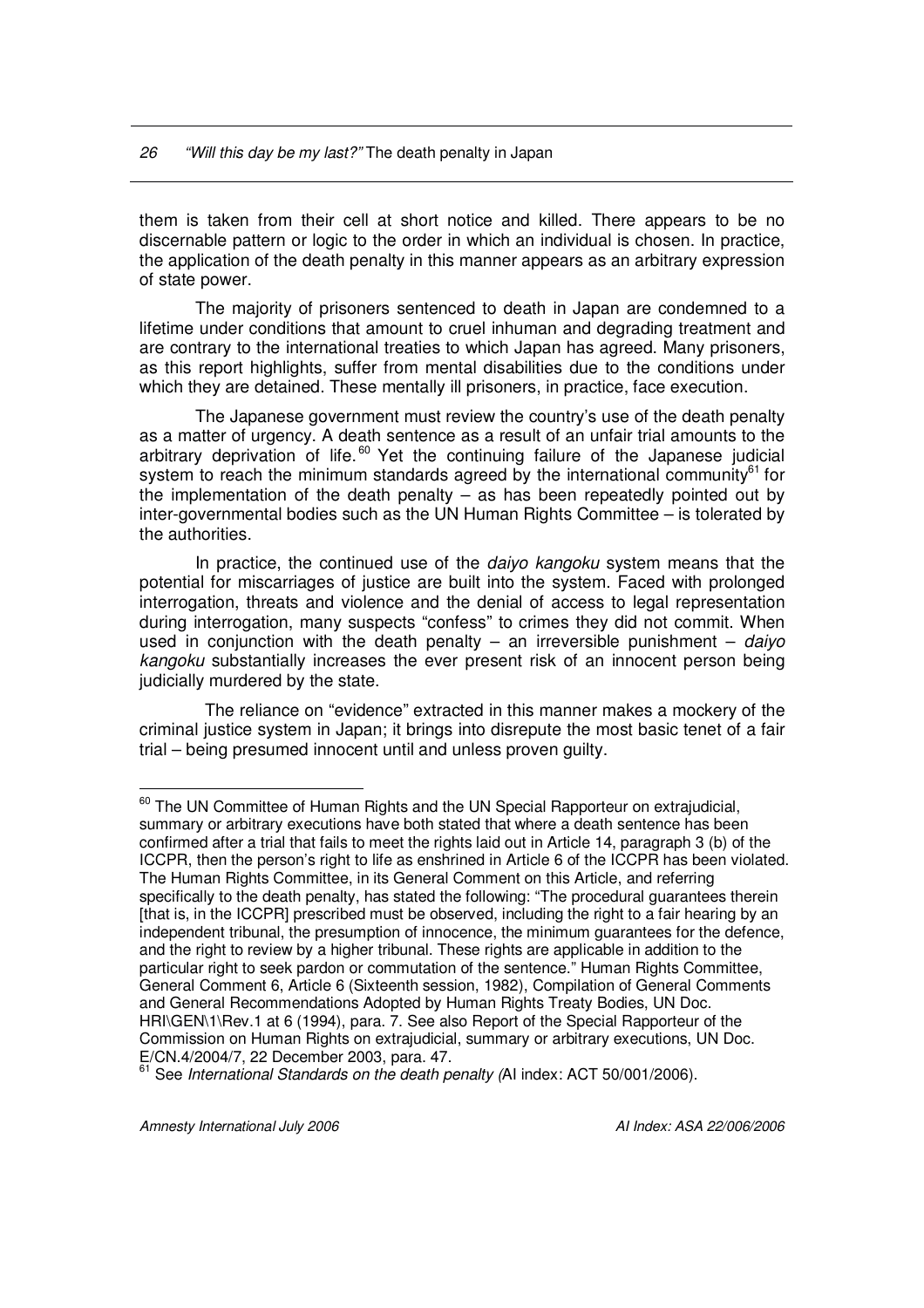Successive governments in Japan have failed to initiate a parliamentary debate about the death penalty. Ministers of Justice have also indicated that the role of the government in relation to the death penalty was to administer its use, but not to intervene in its discussion. Amnesty International urges the current government to take heed of the concerns raised by activists in Japan, international human rights groups and organizations such as the UN and Council of Europe who have criticized the way the death penalty is implemented in Japan. The government has an obligation to initiate an informed public and parliamentary debate on the use of the death penalty, which in turn means ending the secrecy surrounding executions in Japan.

#### **Amnesty International urges the Japanese Government to:**

#### *Take steps to abolish the death penalty*

- Commute all death sentences;
- Impose an immediate moratorium on executions pending abolition of the death penalty;
- Initiate a public and parliamentary debate on abolition of the death penalty.

#### *Ratify and implement international law*

- Abolish the death penalty and ratify the Second Optional Protocol to the International Covenant on Civil and Political Rights (which commits nations to the permanent abolition of the death penalty);
- Ratify the Optional Protocol to the UN Convention Against Torture.

#### *Ensure greater transparency around the implementation of the death penalty*

- End secrecy around the application of the death penalty, for informed public debate, by making available all information regarding the use of the death penalty and any scheduled execution;
- Implement procedural safeguards around the right to life and respect the rights of detainees, by fully disclosing information such as the advance notice of executions to both prisoners on death row and their families.

#### *Take steps to end torture, ill-treatment and coerced confessions*

• Order an investigation into the cases of prisoners on death row who were reported to have been tortured, ill-treated or denied access to legal counsel during police questioning;